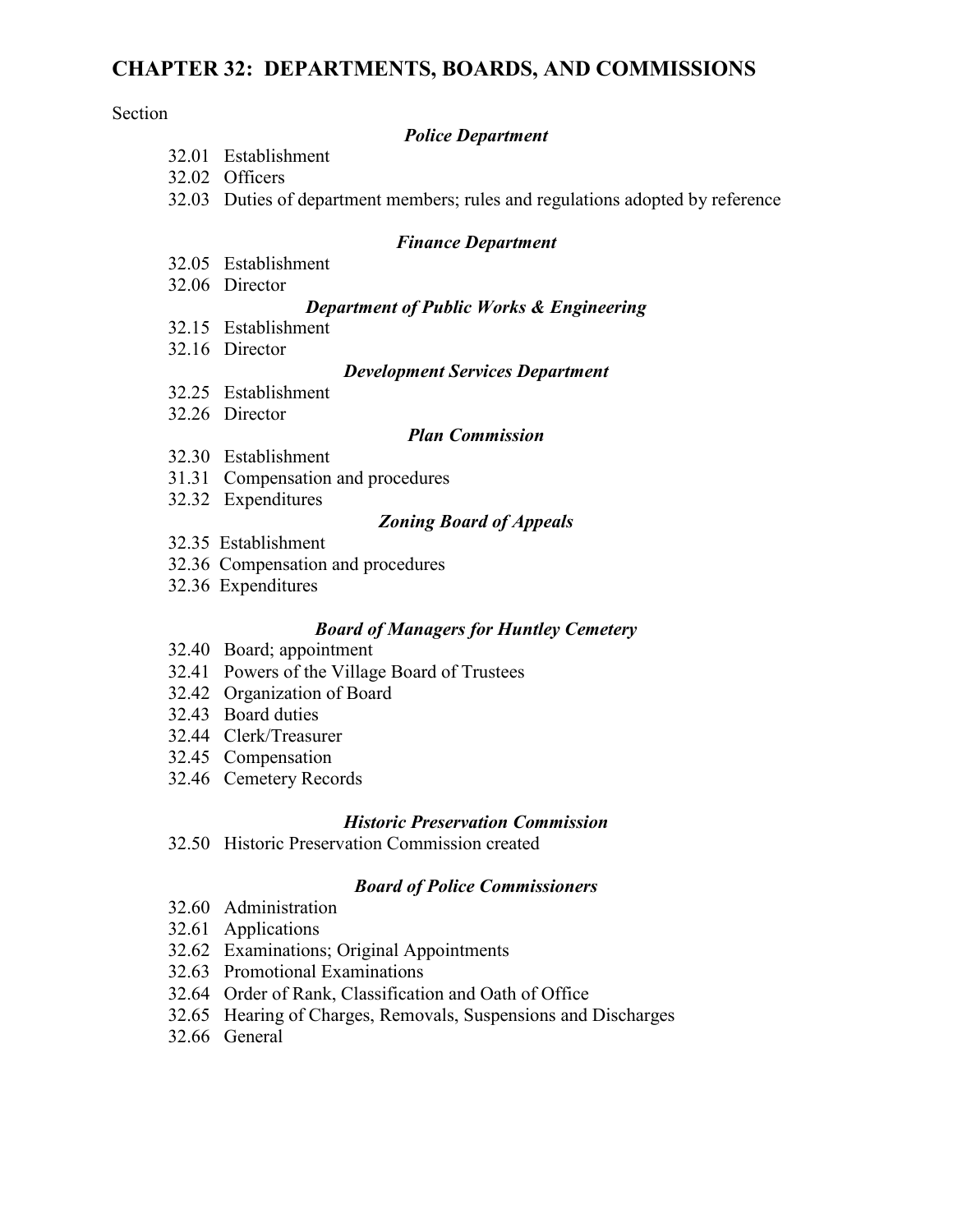# *POLICE DEPARTMENT*

### **§ 32.01 ESTABLISHMENT**

The Police Department shall consist of the Chief of Police and sufficient sergeants, juvenile officers and patrol officers as provided for in the annual fiscal year budget.

# **§ 32.02 OFFICERS**

(A) There are established the positions of the Chief of Police and such other officers of such rank as may be provided for by the Village Board of Trustees in the Annual Budget Ordinance of the Village as established pursuant to the Rules and Regulations of the Huntley Police Department but subject, as applicable, to the rules established by the Board of Police Commissioners of the Village, the personnel policy of the Village, any rules and regulations adopted by ordinance of the Village and orders of the Chief of Police. The Chief of Police shall be appointed by the Village Manager.

(B) The Chief of Police shall be in charge of and exercise control over all officers and employees of the Police Department, subject to the authority of the Board of Police Commissioners of the Village.

(C) The position of Deputy Chief is hereby established for the Village Police Department. The Deputy Chief, who shall be appointed by the Chief of Police, shall be an exempt rank immediately below that of the Chief of Police. The appointment shall be from the rank of sworn, full-time officers of the Village, but must have at least five years of full-time service as a police officer in the Village Police Department. The Deputy Chief shall serve at the discretion of the Chief of Police and, if removed from the position, shall revert to the rank held immediately prior to appointment to the Deputy Chief position. Up to two persons may be appointed to the position of Deputy Chief once the Police Department has in its employ more than 25 sworn full-time police officers.

# **§ 32.03 DUTIES OF DEPARTMENT MEMBERS; RULES AND REGULATIONS ADOPTED BY REFERENCE**

(A) The duties of the Chief and all other members of the Department shall be as designated and stated by state statute and by rules and regulations previously promulgated and which are referred to and known as "General Orders of the Village of Huntley Police Department".

(B) "General Orders of the Village of Huntley Police Department" as amended from time to time are hereby re-adopted and promulgated as rules and regulations for the Department and are included herein by reference as if set forth in full.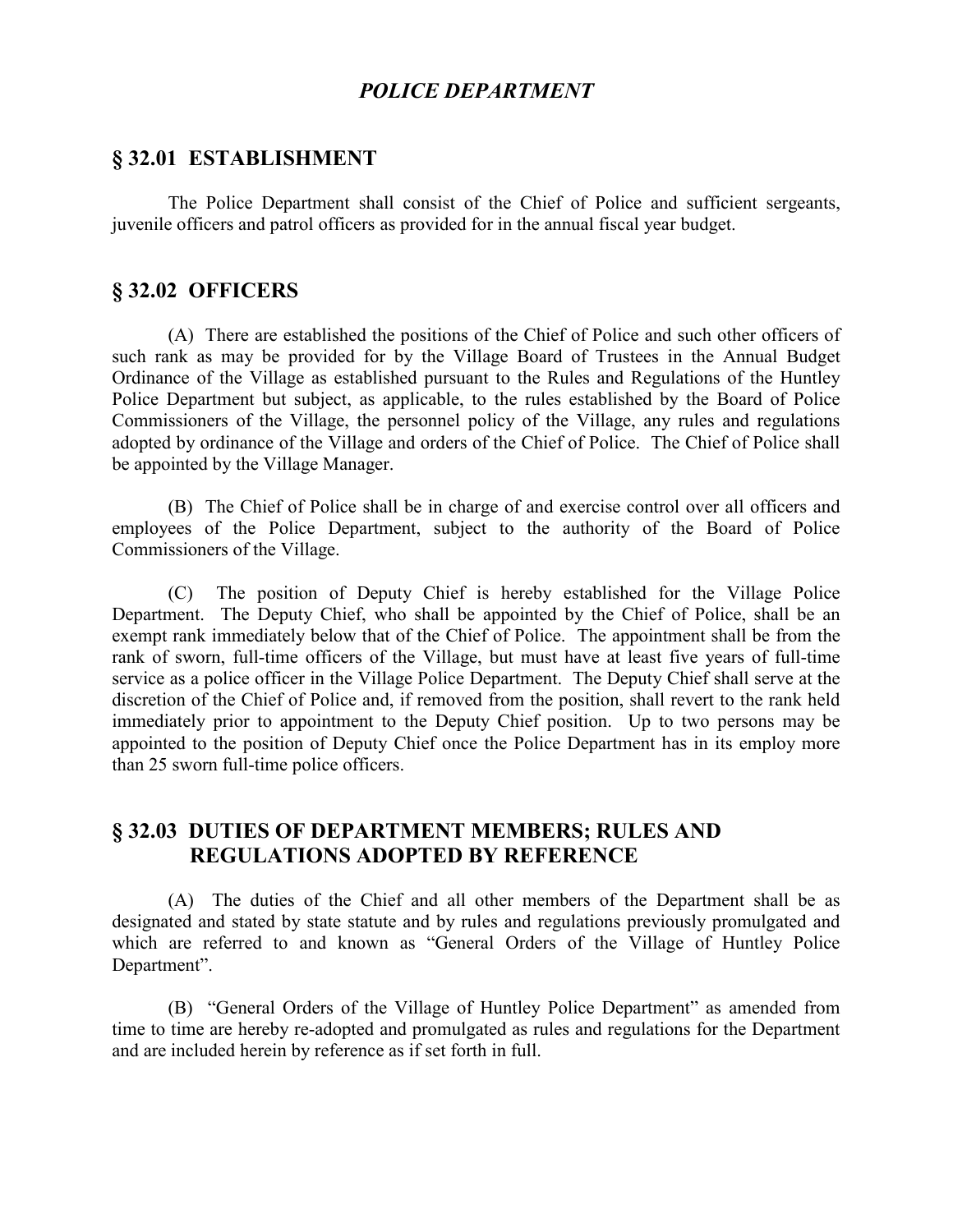# *FINANCE DEPARTMENT*

## **§ 32.05 ESTABLISHMENT**

There is created the Finance Department of the Village of Huntley, consisting of the Director and such other employees as may be provided for in the annual fiscal year budget.

# **§ 32.06 DIRECTOR**

There is created a position of Director of Finance who shall be appointed by the Village Manager. The Director shall have control and supervision over all employees assigned to the Department.

# *DEPARTMENT OF PUBLIC WORKS & ENGINEERING*

## **§ 32.15 ESTABLISHMENT**

There is created the Department of Public Works & Engineering for the Village, consisting of the Director of Public Works & Engineering and such officers and employees as provided for in the annual fiscal year budget.

# **§ 32.16 DIRECTOR**

There is created the position of Director of Public Works & Engineering who shall be appointed by the Village Manager. The Director shall have control and supervision over all employees assigned to the Department.

# *DEVELOPMENT SERVICES DEPARTMENT*

# **§ 32.25 ESTABLISHMENT**

There is created the Development Services Department of the Village, consisting of the Director and such other employees as provided for in the annual fiscal year budget.

## *Cross-reference:*

*Building Regulations, see Chapter 150*

# **§ 32.26 DIRECTOR**

There is created the position of Director of Development Services who shall be appointed by the Village Manager. The Director shall have control and supervision over all officers and employees assigned to the Department.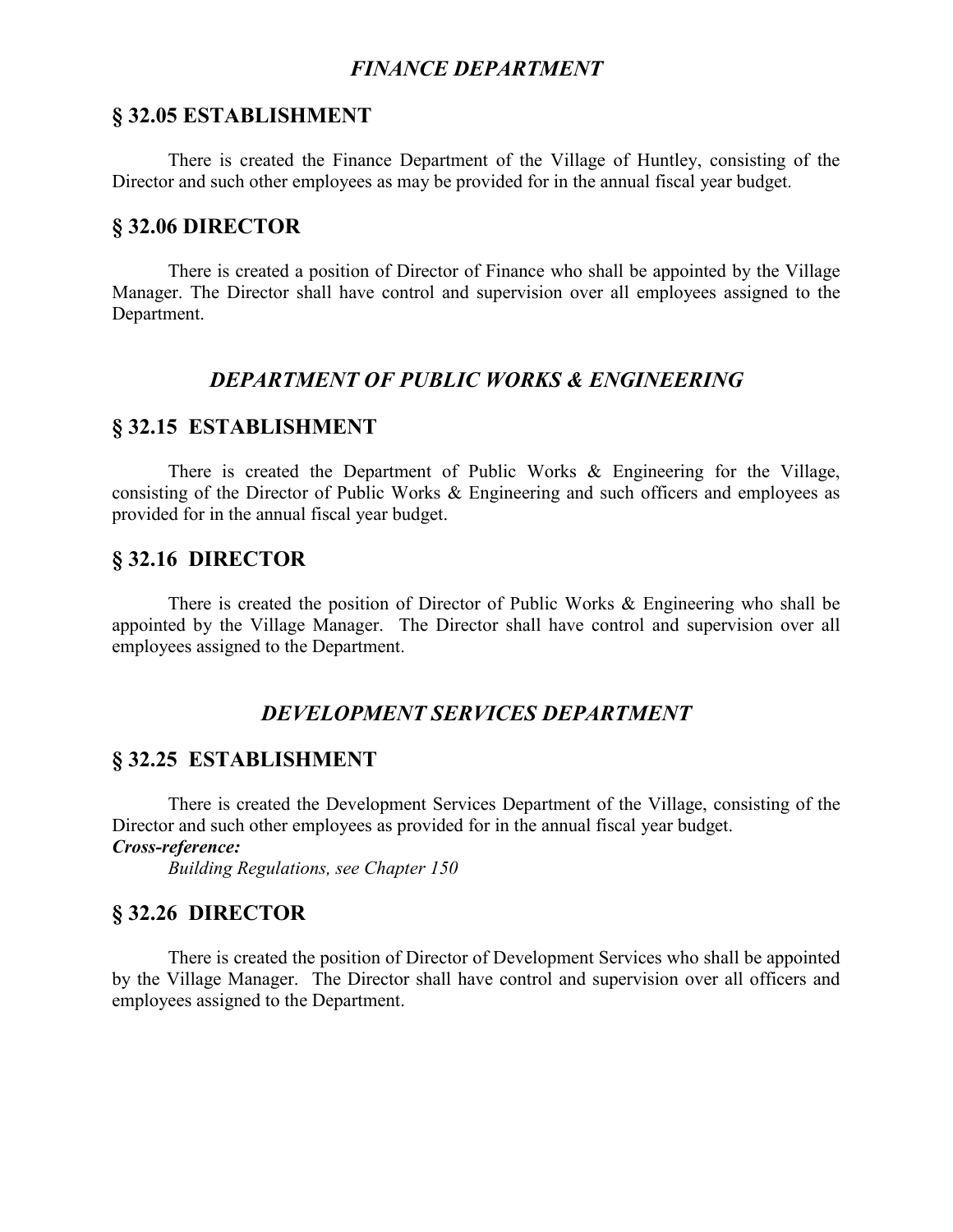## *PLAN COMMISSION*

## **§ 32.30 ESTABLISHMENT**

There is established a Plan Commission for the Village in accordance with ILCS Ch. 65, Act 5, §§ 11-12-4 through 11-12-12.

*Cross-reference:*

*See Title XV: Land Usage – Chapter 156: Zoning Ordinance, § 156.201 et seq.*

# **§ 32.31 COMPENSATION AND PROCEDURES**

(A) All members and officers shall serve without compensation, unless the Village Board deems it advisable to so compensate. If the Plan Commission shall deem it advisable to secure technical advice or service of any nature, or incur expense in connection with the carrying on of its work, it may do so upon authority from the Village Board and appropriation by the Village Board.

(B) The Plan Commission shall adopt rules and regulations from time to time to govern its activities as it deems necessary.

## **§ 32.32 EXPENDITURES**

The Commission may, at the discretion of the Village Board employ necessary help whose wages, salaries, and necessary expenses shall be provided for by adequate Board appropriation made by the Board of Trustees from public funds. If the Commission deems it advisable to secure technical advice or services, it may be done upon authority upon the Board of Trustees and appropriation made by them therefore.

# *ZONING BOARD OF APPEALS*

### **§ 32.35 ESTABLISHMENT**

There is established a Zoning Board of Appeals for the Village in accordance with ILCS Ch. 65, Act 5, §§ 11-13-3 through 11-13-7. The Zoning Board of Appeals shall consist of the seven members of the Plan Commission as appointed by the President and Board of Trustees pursuant to **§**156.201.

#### *Cross-reference:*

*See Title XV: Land Usage – Chapter 156: Zoning Ordinance, §§ 156.201 and 156.202 et seq.*

# **§ 32.36 COMPENSATION AND PROCEDURES**

(A) All members and officers shall serve without compensation, unless the Village Board deems it advisable to so compensate. If the Zoning Board of Appeals shall deem it advisable to secure technical advice or service of any nature, or incur expense in connection with the carrying on of its work, it may do so upon authority from the Village Board and appropriation by the Village Board.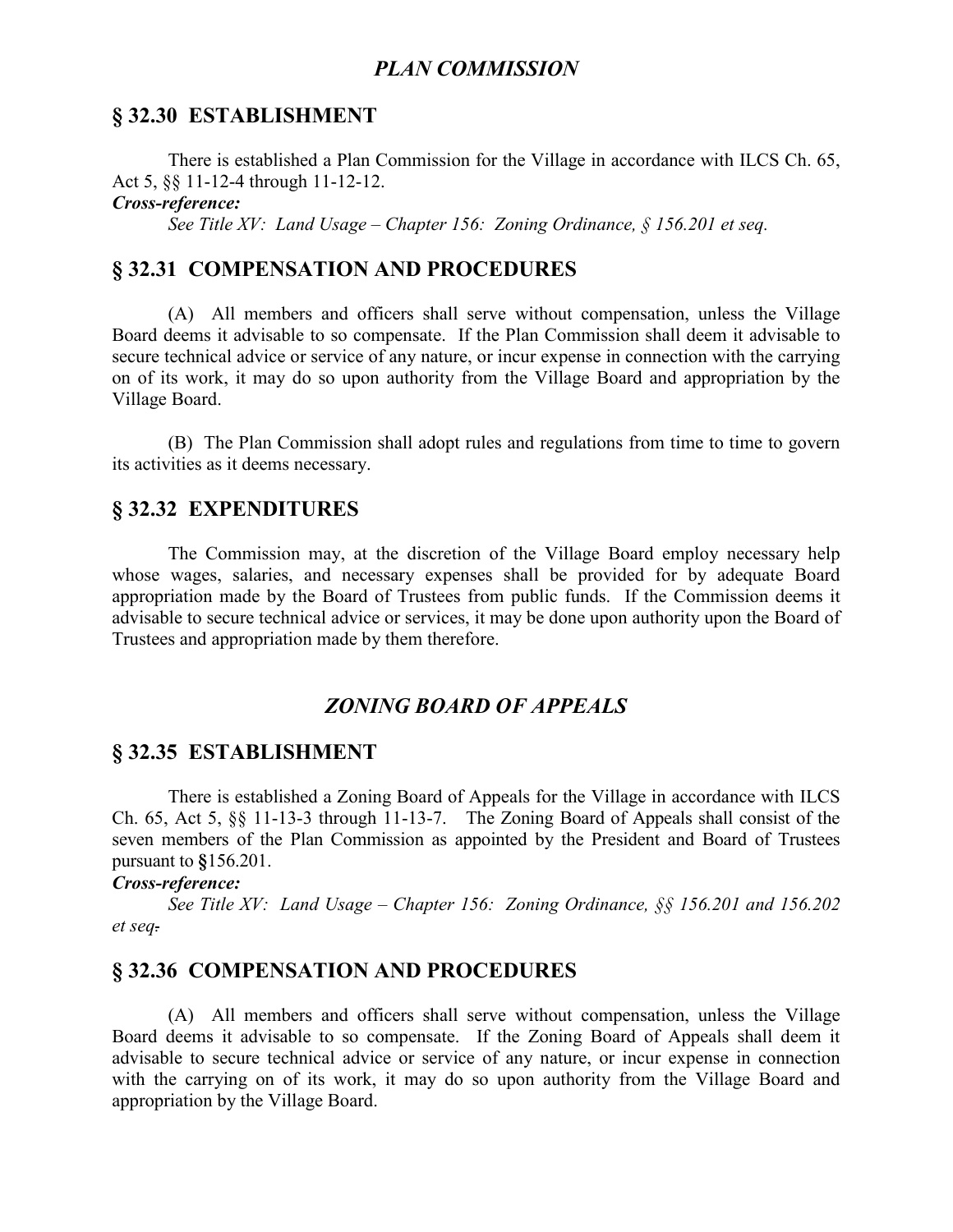(B) The Zoning Board of Appeals shall adopt rules and regulations from time to time to govern its activities as it deems necessary.

# **§ 32.37 EXPENDITURES**

(A) The Zoning Board of Appeals may, at the discretion of the Village Board employ necessary help whose wages, salaries, and necessary expenses shall be provided for by adequate Board appropriation made by the Board of Trustees from public funds. If the Zoning Board of Appeals deems it advisable to secure technical advice or services, it may be done upon authority upon the Board of Trustees and appropriation made by them therefore.

(B) Expenses incurred by the Board in the performance of its duties and the expenses incurred by the Zoning Administrator in the performance of his duties shall be paid by the Village upon receipt of a statement which shall include an itemization of all expenses and fees for meetings incurred. Compensation to Board members for each meeting attended may be authorized by the Village Board.

# *BOARD OF MANAGERS FOR HUNTLEY CEMETERY*

## **§ 32.40 BOARD; APPOINTMENT**

The Village President by and with the consent of the Board of Trustees shall appoint three persons who are residents of the Village who shall constitute and be called the "Board of Managers" of the Village cemetery. They shall hold their positions for two years and until their successors are duly appointed and qualified.

# **§ 32.41 POWERS OF THE VILLAGE BOARD OF TRUSTEES**

(A) The President and Trustees of the Village Board shall have the power to remove from office any or all of the Board of Managers or the Clerk or Treasurer of said Board for nonperformance of duties or for misappropriation or wrongful use of funds or property and to require a just and proper accounting for the same.

(B) The Board of Managers shall have the care, charge, and management and control of the cemetery under the supervision of the Village Board of Trustees.

## **§ 32.42 ORGANIZATION OF BOARD**

(A) A majority of the members of the Board shall constitute a quorum for the transaction of business, and will hold general or special meetings in the Village Hall on a quarterly basis or as needed. At such times they may by order direct, and they may make and establish such reasonable bylaws, rules, and regulations as may be necessary for their own government, and for the full and complete execution of their powers and duties and the use of Village-owned cemeteries.

(B) The Board of Managers shall organize, selecting one of their number to be President and another to be Clerk, and also may elect a Treasurer, who may or may not be a member of the Board of Managers.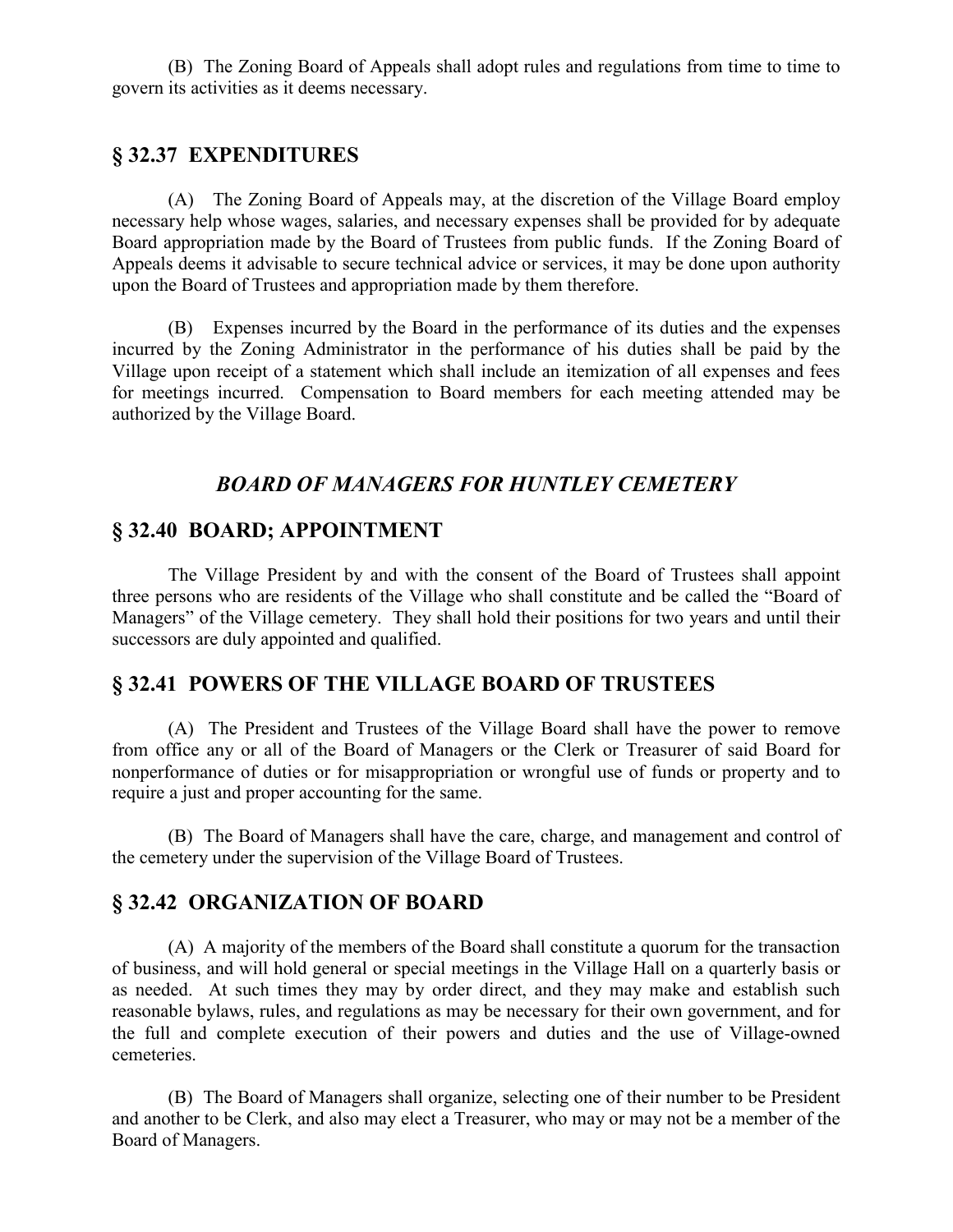(C) The Village Clerk and Village Treasurer will be *ex-officio* members of the Cemetery Board of Managers.

# **§ 32.43 BOARD DUTIES**

(A) *General duties.* The Board of Managers shall have control, superintendence, and charge of the cemetery and its appurtenances.

(B) *Cemetery lots appraised.* The Board of Managers shall appraise the square or lots that remain unsold in the cemetery and may reappraise those that remain unsold from time to time as may be necessary.

# **§ 32.44 CLERK / TREASURER**

The Clerk of the Board of Managers or designee shall keep a permanent record of the proceedings of the Board in a book provided for that purpose. The Treasurer or designee shall keep a permanent record of the several trust funds, from what sources received, the amounts thereof and for what uses and purposes. The Treasurer of the Board of Manager's shall submit a financial report, annually, that shall be included as part of the Village's overall annual financial audit.

# **§ 32.45 COMPENSATION**

The members of the Board of Managers shall be compensated on an annual basis with the amount of compensation being determined by the Village President and Board of Trustees. Such compensation will be an annual salary of \$350 paid in a lump sum at the end of the fiscal year.

# **§ 32.46 CEMETERY RECORDS**

- A. The Huntley Cemetery is managed by the Village of Huntley, hereafter referred to as "The Village". The Village shall assume the responsibility for the operating and maintenance of the Huntley Cemetery, including, but not limited to, the selling of all lots and graves, maintaining accurate records of all sales, and coordinating work orders on all private lots.
- B. All maps, plats, and papers belonging to all cemeteries under the jurisdiction and control of the Village shall be kept in the general administrative offices of the Village and under the control of the Village Manager. The Village shall keep an accurate record of all lots sold and to whom deeds for same are issued.
- C. Any securities, such as checks and drafts, given for cemetery funds invested shall be made payable to the Village and in behalf of the Village.
- D. Any deeds for cemetery lots shall be prepared by the Village, signed by the Cemetery Board Members, notarized appropriately and have the corporate or Cemetery seal affixed thereto.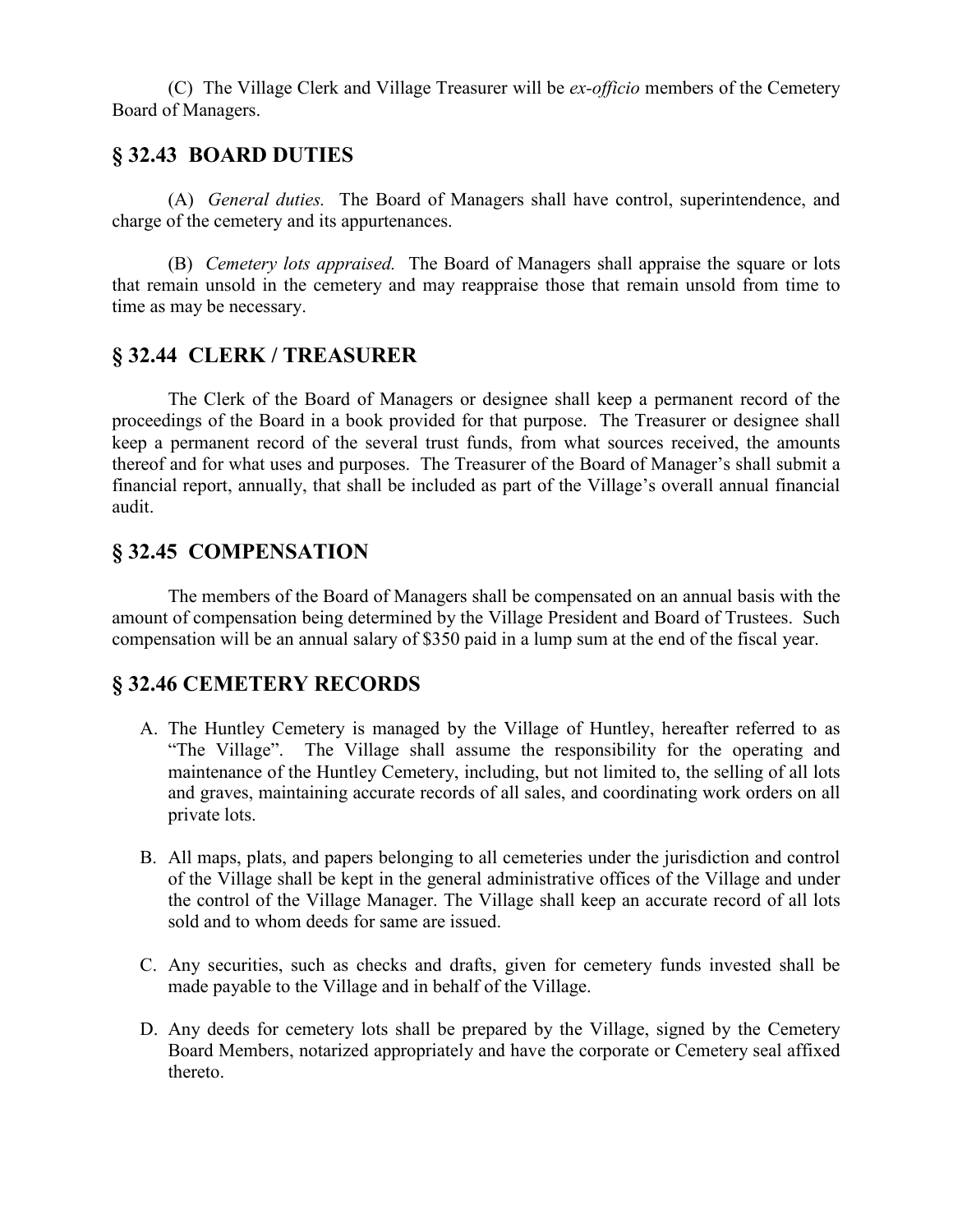# *HISTORIC PRESERVATION COMMISSION*

# **§ 32.50 HISTORIC PRESERVATION COMMISSION CREATED**

There is hereby established a Historic Preservation Commission to review applications to preserve the historic, architectural, scenic, or aesthetic character of a landmark or preservation district or structure.

#### *Cross-reference:*

*See Title XV: Land Usage - Chapter 159 Historic Preservation*

# *BOARD OF POLICE COMMISSIONERS*

### **§ 32.60 ADMINISTRATION**

#### **1. SOURCE OF AUTHORITY**

The Board of Police Commissioners of the Village of Huntley, Illinois derives its power and authority from an Act of the General Assembly entitled, "Division 2.1 Board of Police Commissioners", of Chapter 65 of the Illinois Compiled Statutes and the home rule ordinances of the Village, as amended, establishing a Board and setting forth the powers and duties thereof.

#### **2. DEFINITIONS**

The word "Commission" and/or "Board" wherever used shall mean the Board of Police Commissioners of the Village of Huntley, Illinois. The word "Officer" shall mean any person holding a permanent office in the Police Department of the Village of Huntley, Illinois. The masculine noun or pronoun includes the feminine. The singular includes the plural, and the plural the singular.

#### **3. OFFICERS OF BOARD AND THEIR DUTIES**

The Board consists of three members appointed by the Village President with the consent of the Village Board of Trustees. No appointment shall be made, however, within 30 days before the expiration of the Village President's term in office. No person shall be appointed to the Board who has been convicted of a felony, or who is related, either by blood or marriage up to the degree of first cousin, to any Village elected official or employee. Appointments to the Board may be made without concern for political party affiliation, but anyone appointed to the Board must be a resident of the Village of Huntley. The Board members shall serve without compensation.

The Board shall annually, at its first meeting of each calendar year, elect a Chairman who shall hold office until the end of the fiscal year of the municipality and until a successor is duly elected and qualified. The Chairman shall be the presiding officer at all meetings. In the absence of the Chairperson, the Board shall select an Acting Chairperson for that meeting.

The Human Resources Manager shall be the recording secretary to the Board. The recording secretary shall keep the Minutes of all meetings of the Board in a permanent record book and shall be the custodian of all the forms, papers, books, records and completed examinations of the Board, and shall provide all official notices in compliance with State law.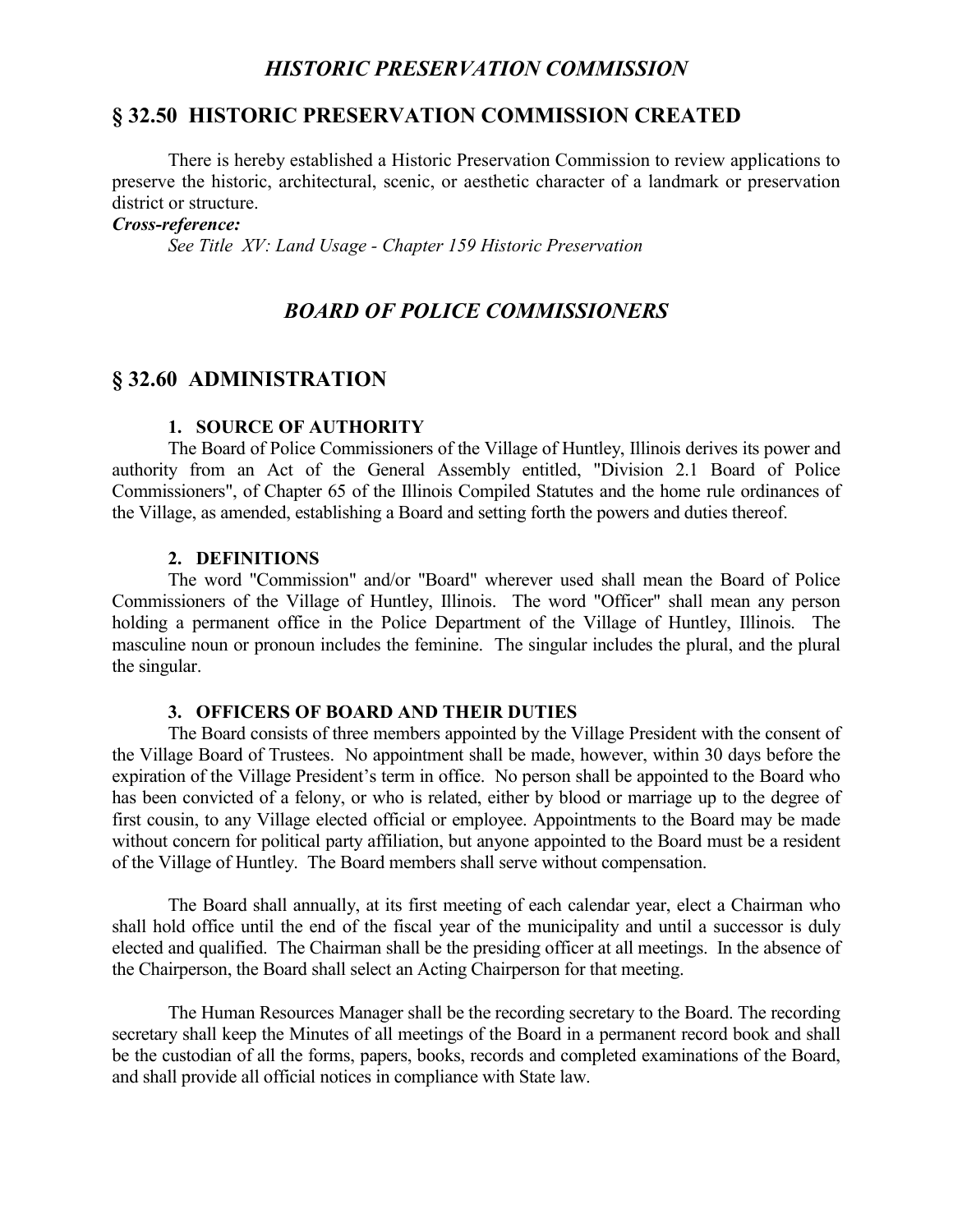## **4. MEETINGS**

- a) Regular meetings shall be held on an as-needed basis. Notice shall be posted and meetings shall be open to the public.
- b) Special meetings shall be open, notice thereof to be posted forty-eight (48) hours prior to convening. This notice shall contain a brief statement of the business to be submitted for the consideration of the Board at such special meetings, and shall set forth the time and place of such special meeting, and no other business shall be considered at such special meeting unless by unanimous consent of the Board.
- c) During any regular or special meeting, a closed session may be held upon a proper motion made by any single member of the Board for one or more of the reasons provided by the Open Meetings Act. The secretary will record the motion to close the meeting, record the roll call vote of the members on said motion and keep minutes of the closed session. An audio or video record of each closed session will be maintained by the Secretary of the Board and, after a minimum of 18 months, shall be disposed of in accordance with the provisions of the Open Meetings Act.
- d) Public notice of any regularly scheduled or special meeting shall be held in accordance with the Open Meetings Act. 5 ILCS 120/1-5.
- e) If a member is unable to be physically present at a meeting of the Board, whether it be for health related reasons, the need to conduct personal business or the business of the Board, or due to a personal or family emergency, that member may attend and participate at a Board meeting by telephonic or other electronic means provided that a quorum of the Board's members are physically present at the meeting and vote to approve the attendance of the missing member(s) by way of telephonic or other electronic means. The minutes of the meeting shall reflect, by name, those members of the Board who are physically present as well as those attending by telephonic or other electronic means. Notice that a Board member will be in attendance and participating at a Board meeting, not in person but electronically, shall be provided to the Board's recording secretary or the municipal clerk at least 48 hours prior to the scheduled meeting.

# **5. QUORUM**

A majority of the members of the Board shall constitute a quorum for the conduct of all business.

### **6. ORDER OF BUSINESS**

The order of business at any meeting shall be:

- a) Call to Order
- b) Roll Call
- c) Public Comment
- d) Approval of the Minutes
- e) Unfinished Business
- f) New Business
- g) Adjournment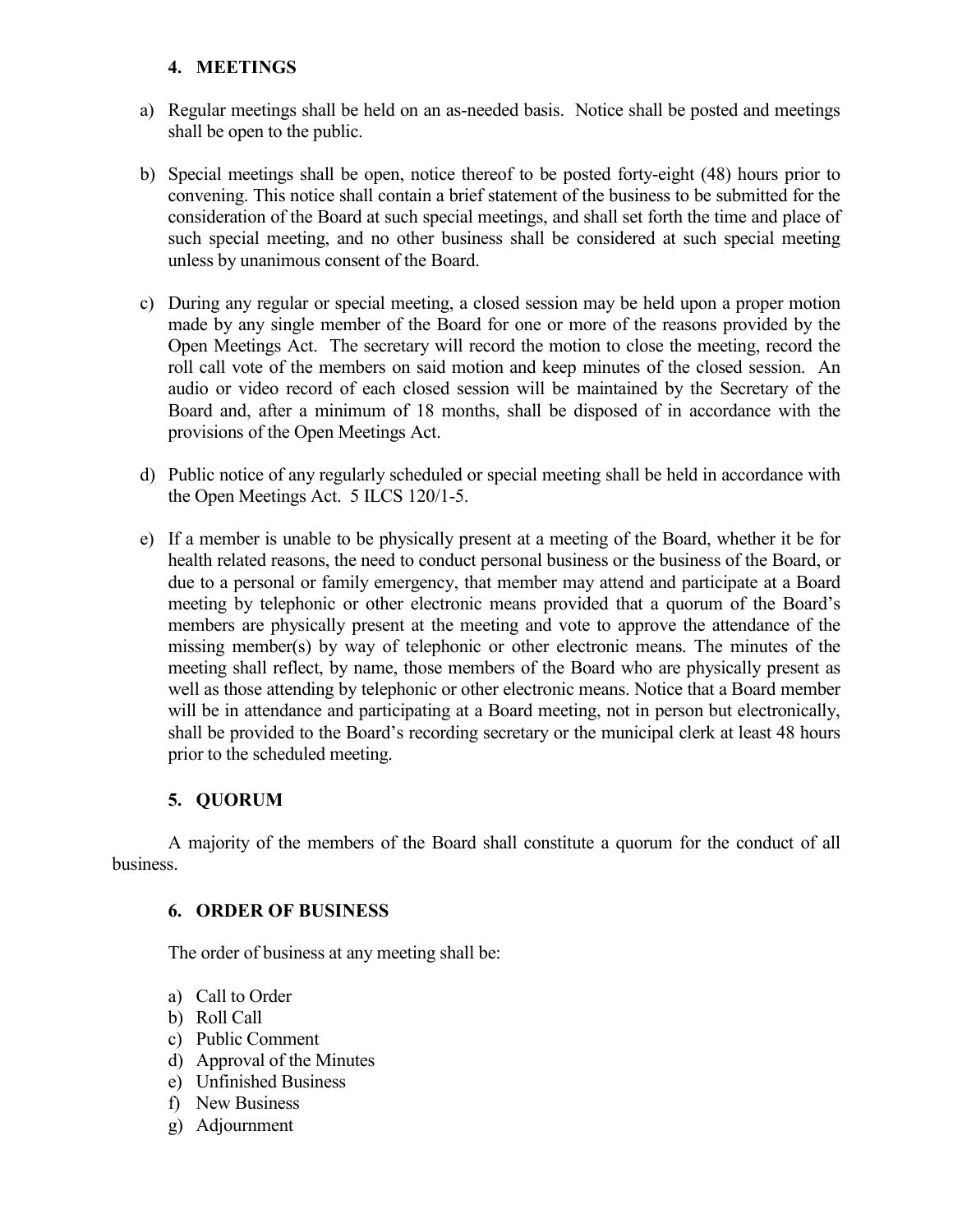### **7. PROCEDURE**

The parliamentary procedure prescribed in Robert's "Rules of Order" shall be followed as far as applicable.

### **8. AMENDMENTS**

Amendments to the rules of the Board may be made at any meeting of the Board. All amendments shall forthwith be printed for distribution and notice shall be given of the place or places where said rules may be obtained. Such notice shall be published in a newspaper of general circulation in the Village. The notice shall specify the date, not less than 10 days subsequent to the date of such publication, when rules shall go into effect.

## **9. ANNUAL REPORT AND BUDGET REQUEST**

The Board shall submit an Annual Report of its activities as required by 65 ILCS 5/10-2.1- 19, and a Budget Request for the ensuing year, as required by local ordinance and the aforementioned 65 ILCS 5/10-2.1-19.

# **§ 32.61 - APPLICATIONS**

# **1. RESIDENCE**

Applicants for examination must be citizens or lawful permanent residents of the United States.

# **2. APPLICATION BLANKS**

Applications for a position shall be filed upon blank forms furnished by the Commission, and applicants must comply with the requirements of said form in every respect. The application must be filed with the Board prior to taking an examination by the Board-established deadline.

Every applicant must be of good moral character, of temperate habits, and must be able to perform the essential duties of the position applied for, with or without reasonable accommodation. The burden of establishing these facts rests upon the applicant.

Each applicant shall furnish to the Board:

- a) A completed employment application;
- b) A certified copy of the applicant's birth certificate;
- c) A certified copy of the applicant's high school diploma or G.E.D.
- d) When applicable, a certified copy of the applicant's transcript of grades from an accredited college or university;
- e) A copy of a valid Illinois driver's license;
- f) When applicable, a certified copy of the applicant's military service record and discharge papers ("DD214").

All documents shall be forwarded to the secretary for record keeping.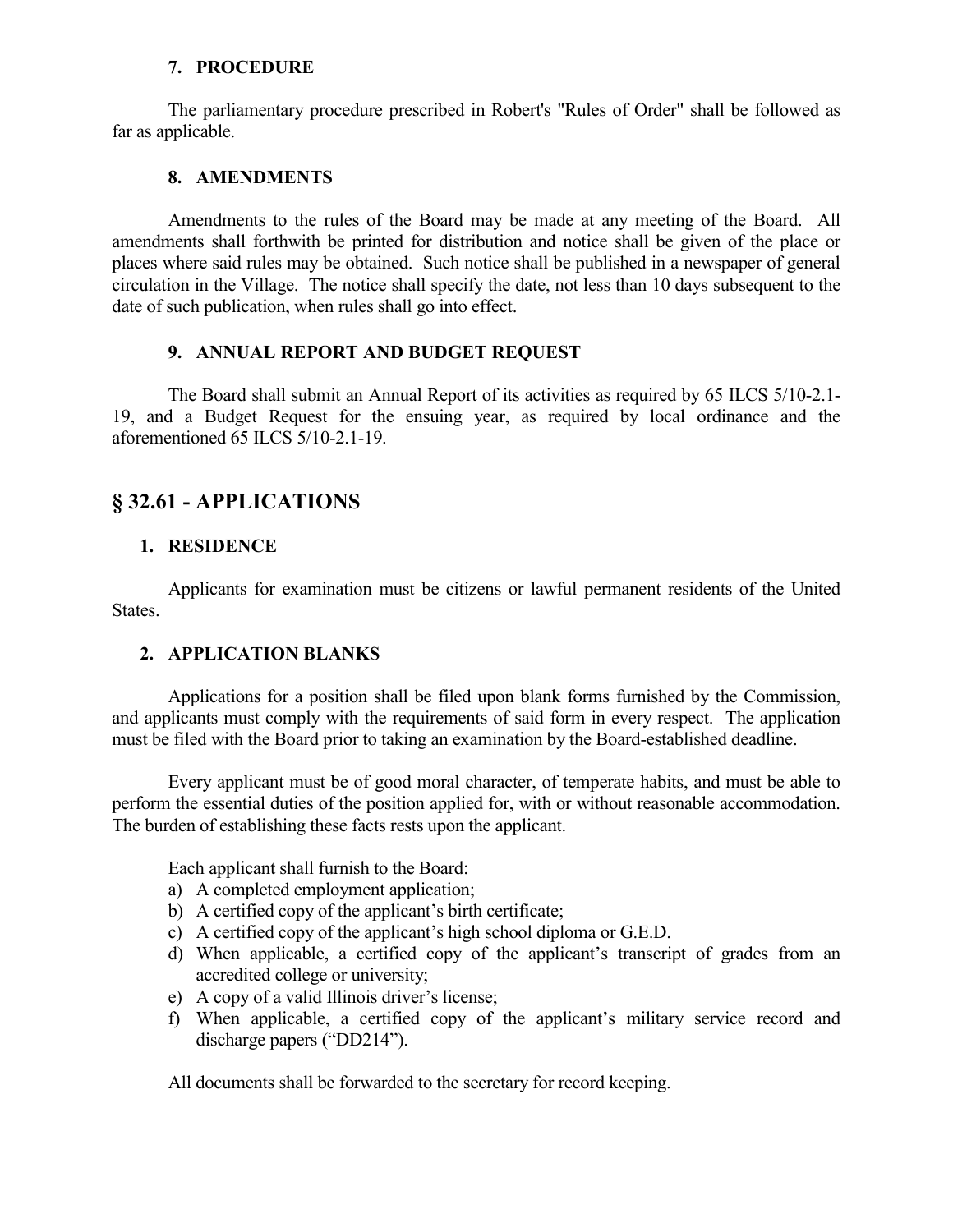A false statement made by a person in an application for examination, connivance in any false statement made in any certificate which may accompany such application or complicity in any fraud touching the same, shall be regarded as good cause for exclusion from the examination.

### **3. DISQUALIFICATION**

The Board may refuse to examine or, after examination, to certify as eligible any applicant:

- a) Who is found lacking in any of the established preliminary requirements for the service for which he or she applies.
- b) Who is physically unable to perform the essential duties of the position to which he or she seeks appointment, with or without reasonable accommodation.
- c) Who is found to have taken or used drugs illegally.
- d) Who has been convicted of a felony or any misdemeanor involving moral turpitude, as specified in 65 ILCS 5/10-2.10-6, as it may be amended from time to time.
- e) Who has been dismissed from any public service.
- f) Who has attempted to practice any deception or fraud in his or her application.
- g) Whose character and employment references are unsatisfactory.
- h) Who does not possess a high school education or its equivalent, in addition to an Associate's Degree (subject to the waivers specified in 65 ILCS 5/10-2.1-6).
- i) Who has failed to fulfill any of the requirements for applicants which are set forth in State Law, Village ordinance and these Rules and Regulations.
- j) Who failed to attend any phase of the testing process.
- k) Who has been classified by his or her Local Selective Service Draft Board as a conscientious objector.
- l) Who is otherwise unqualified for service in the Police Department

Any applicant, or eligible, deemed disqualified hereunder, shall be notified in writing by the Board. All determinations by the Board in this regard shall be final.

## **4. DEFECTIVE APPLICATIONS**

Defective applications shall be returned to the applicant for correction, provided the applicant is not otherwise disqualified for the position sought. Corrected applications must be submitted by the original Board-established deadline, after which any application (even corrected applications) will be considered untimely and rejected.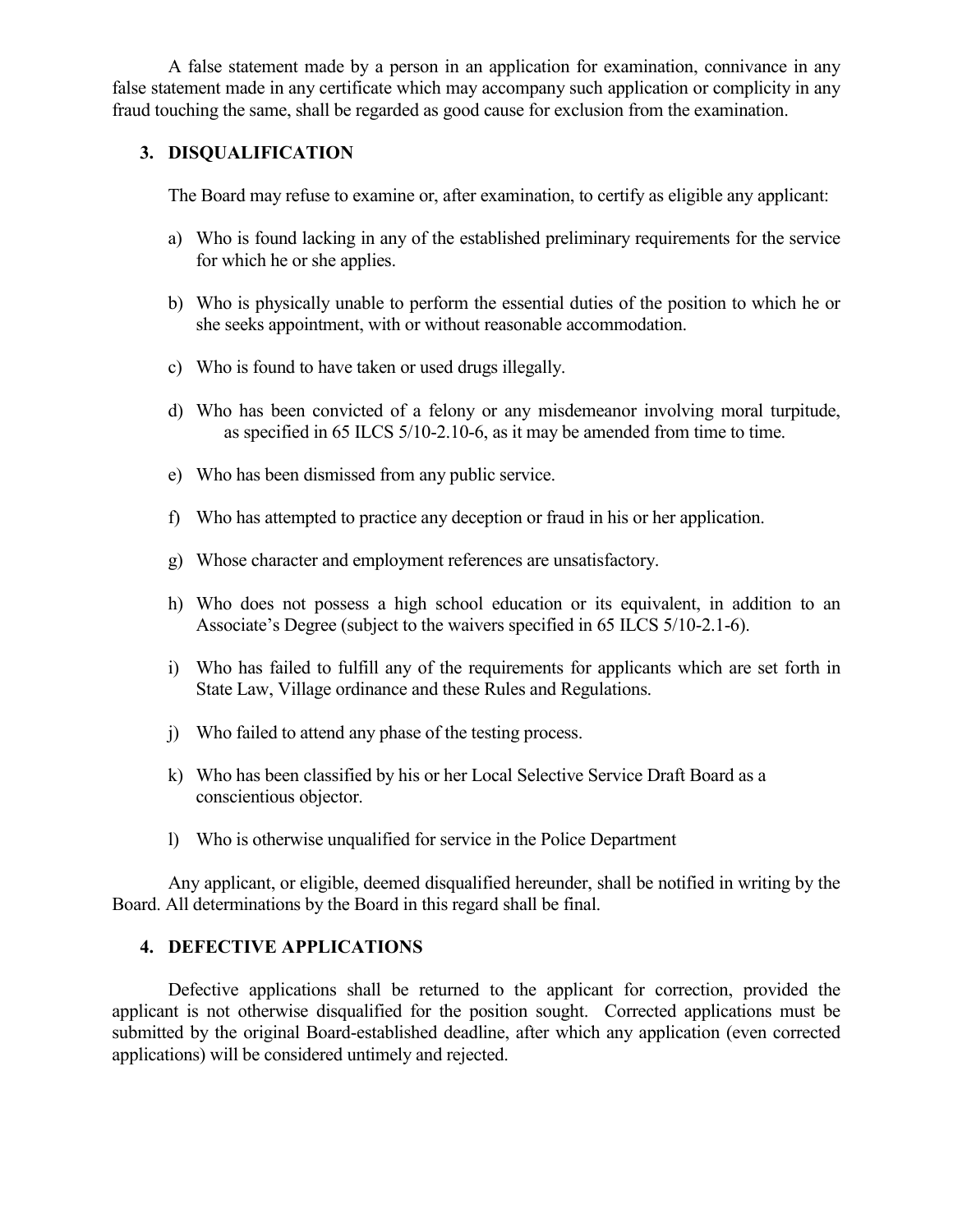#### **5. AGE REQUIREMENTS**

Applicants shall be under 35 years of age at the time of application, unless exempt from such age limitation as provided in 65 ILCS 5/10-2.1-6, as may be amended from time to time. If an applicant who does not qualify for an age exemption pursuant to 65 ILCS 5/10-2.1-6, and who is placed on an eligibility list, later becomes overage before he or she is appointed to the Police Department, the applicant remains eligible for appointment as long as the applicant has not attained the age of 36 years by the date of appointment. Applicants, at such time as they file their application with this Board, must be 21 years of age. Proof of birth date will be required at time of application by submitting a certified copy of the Applicant's birth certificate.

#### **6. EDUCATIONAL REQUIREMENTS**

Applicants must possess a high school diploma or its equivalent and an Associate's Degree at the time of application. An Associate's Degree may be waived if one or more of the following applies: (a) the applicant has served for at least 24 months of honorable active duty in the U.S. Armed Forces, and has not been discharged dishonorably or under circumstances other than honorable; (b) the applicant has served for 180 days of active duty in the U.S. Armed Forces in combat duty recognized by the Department of Defense, and has not been discharged dishonorably or under circumstances other than honorable; or (3) the applicant has a Bachelor's Degree from an accredited college or university, or successfully received credit for a minimum of 60 credit hours toward a Bachelor's or Associate's degree from an accredited college or university.

#### **7. NOTICE OF ACCEPTANCE**

The Secretary will notify all applicants whose applications have been accepted by the Board to be present for orientation and subsequent examination.

## **8. RELEASE OF LIABILITY**

All applicants shall execute and deliver upon forms furnished by the Board, a release in favor of the Board and the Village of Huntley, as well as each of their officers, agents and employees, relative to all liability, loss, damage or expense that may arise as a result of or in connection with the applicant's participation in any phase of the testing process, said release to be in the form prescribed by the Board.

#### **9. INVESTIGATION OF APPLICANT'S BACKGROUND/WAIVER**

By making application for a position to the Police Department, each applicant expressly authorizes the Board to conduct such investigation into the applicant's history and character to determine that the applicant would not be disqualified under the requirements of the Rules and Regulations. All applicants shall execute a form authorizing and empowering the Board and its agents to conduct a background investigation of the applicant.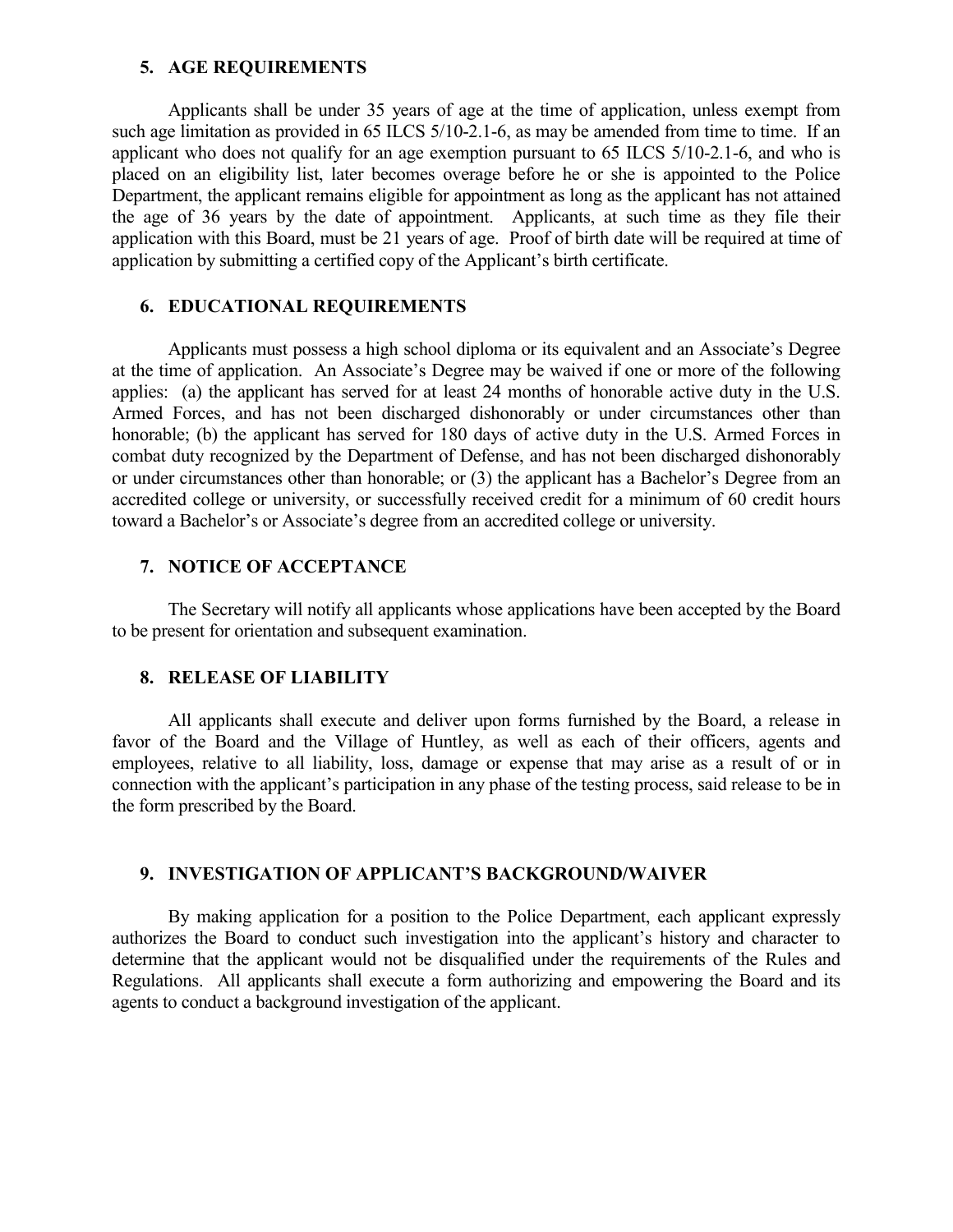# **§ 32.62 EXAMINATIONS; ORIGINAL APPOINTMENTS**

## **1. NOTICE OF EXAMINATIONS**

Examinations (including orientation sessions) shall be held on the dates fixed by the Board and advertised in a local paper in accordance with the Statutes of the State of Illinois. Examinations may be postponed, however, by order of the Commission, which order shall state the reason for such postponement and shall designate a new date for said examination. Applicants shall be notified of the postponement of any examination or orientation session, and of the new date fixed for said examination or orientation session.

## **2. EXAMINATIONS**

The Board shall call examinations to fill vacancies in the class of service in which vacancies are liable to occur. A call for such examination shall be entered in the Minutes of the Board and shall include a statement of:

- a) The time and place where such examination will be held.
- b) The location where applications may be obtained and the date by which applications must be returned to the Board.
- c) The position to be filled from the resulting eligibility list.

### **3. TYPE OF EXAMINATIONS**

Applicants must attend the orientation program sponsored by the Board. In addition, applicants may be required to participate in a physical aptitude test, written and oral examinations as determined by the Board and as more particularly set forth in Section 4 below. The subject matter for orientation, written, and oral examinations shall be such as will test the capacity of the applicant to discharge the duties of the position to which the applicant seeks appointment. No examination shall contain questions regarding applicant's political or religious opinions or affiliations.

### **4. EXAMINATIONS - MINIMUM GRADE**

The following examinations may be conducted by the Board. The sequence of testing may vary at the discretion of the Board. Failure to achieve the minimum passing grade in any examination disqualifies the applicant from any further participation. All grades are based on a maximum weighted grade of 100 plus any preference points as hereinafter provided. An applicant's final point score shall be the sum total of the weighted average of his/her written and oral examinations.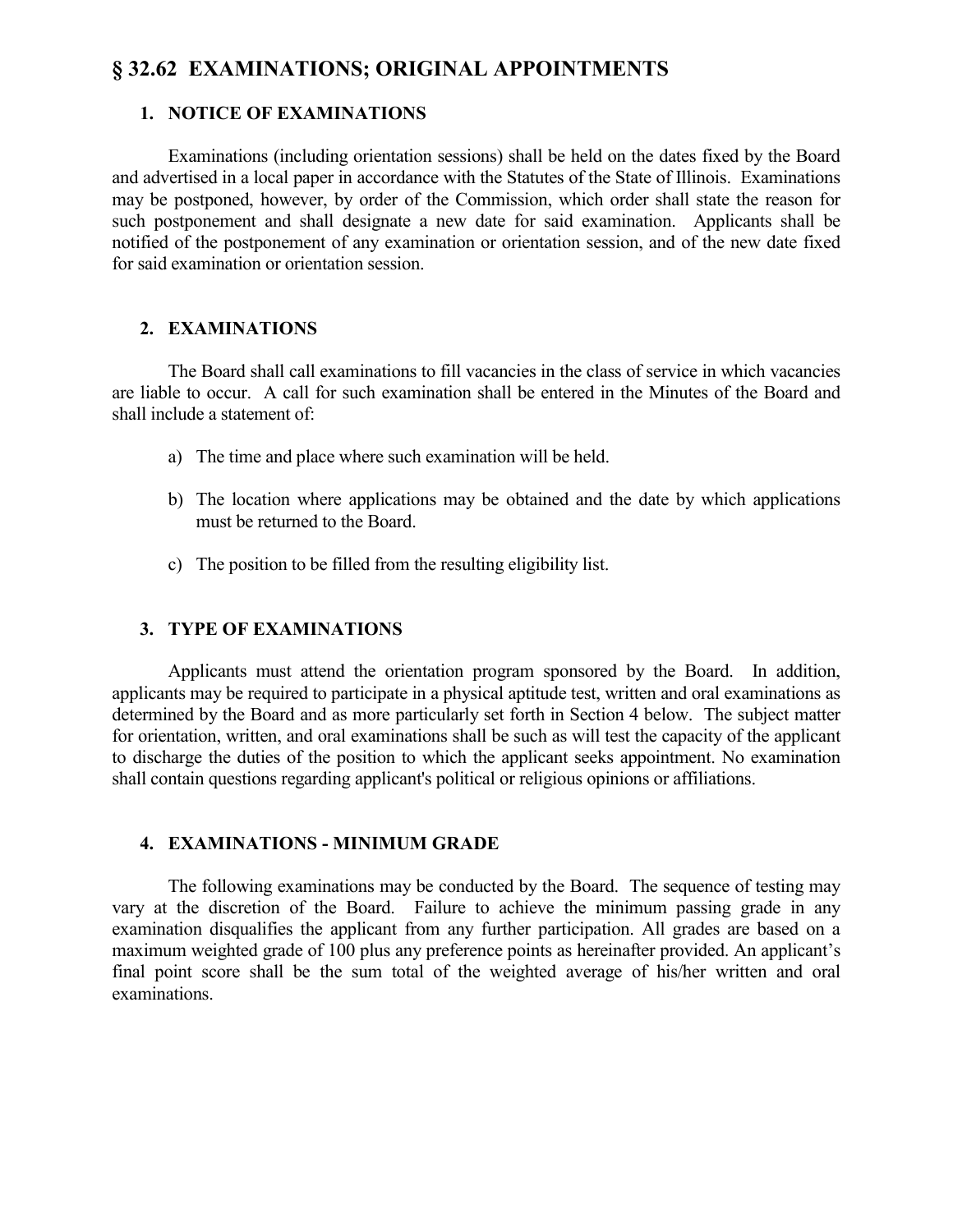| <b>Examinations</b>                                                                                                                                                                                                | % of Total Grade | <b>Minimum Passing</b>      |
|--------------------------------------------------------------------------------------------------------------------------------------------------------------------------------------------------------------------|------------------|-----------------------------|
| Orientation                                                                                                                                                                                                        |                  | <b>Attendance Mandatory</b> |
| Physical agility, strength, skill<br>and/or performance tests related<br>to the applicants ability to<br>perform the essential functions<br>of the position involved<br>including, for example, the<br>power test. |                  | Pass or Fail                |
| <b>Written Examination</b>                                                                                                                                                                                         | 50%              | 70%                         |
| Oral Examination                                                                                                                                                                                                   | 50%              | 70%                         |
| <b>Background Investigation</b>                                                                                                                                                                                    |                  | Pass or Fail                |
| Polygraph Test                                                                                                                                                                                                     |                  | Pass or Fail                |

| <b>After Conditional Offer of Employment</b> |  |              |  |
|----------------------------------------------|--|--------------|--|
| Psychological Examination                    |  | Pass or Fail |  |
| Medical Examination related to               |  |              |  |
| the applicants ability to perform            |  | Pass or Fail |  |
| the essential functions of the               |  |              |  |
| position                                     |  |              |  |

Note: To any person who is entitled to military, educational (but only for a Bachelor's degree from an accredited college or university), or law enforcement preference points whose name appears on the list of eligibles, the Board shall add five (5) points (pursuant to Sections  $5/0-2.1-8$  and  $5/10-2.1-9(a)$ ) upon request of applicant. Such preference points shall not be cumulative.

# **5. ORIGINAL APPOINTMENT - AGILITY/ POWER TEST**

The Board may require applicants to complete the agility/power test with a private testing company prior to the orientation/written test. Only candidates who have passed the physical aptitude/power test within six months of the application deadline will be permitted to participate in the written examination. The components and requirements of the agility/power test shall be of such a nature that the test will adequately evaluate the applicant's aptitude and ability to perform the essential functions of the position involved, with or without reasonable accommodation.

### **6. ORIGINAL APPOINTMENT – ORAL EXAMINATION**

All Commissioners shall participate in the Oral Examination except wherein one Commissioner is absent due to illness or when matters of an emergency nature preclude his attendance. In no event shall less than a majority of the Commissioners conduct the oral Examination. Additionally, the Chief of Police or his designee as well as a representative of the Village Manager's Office or designee shall be present. Questions shall be asked of the Candidate that will enable the Commissioners to properly evaluate and grade the Candidate on speech, alertness, ability to communicate, judgment, emotional stability, self-confidence, social skill and general fitness for the position.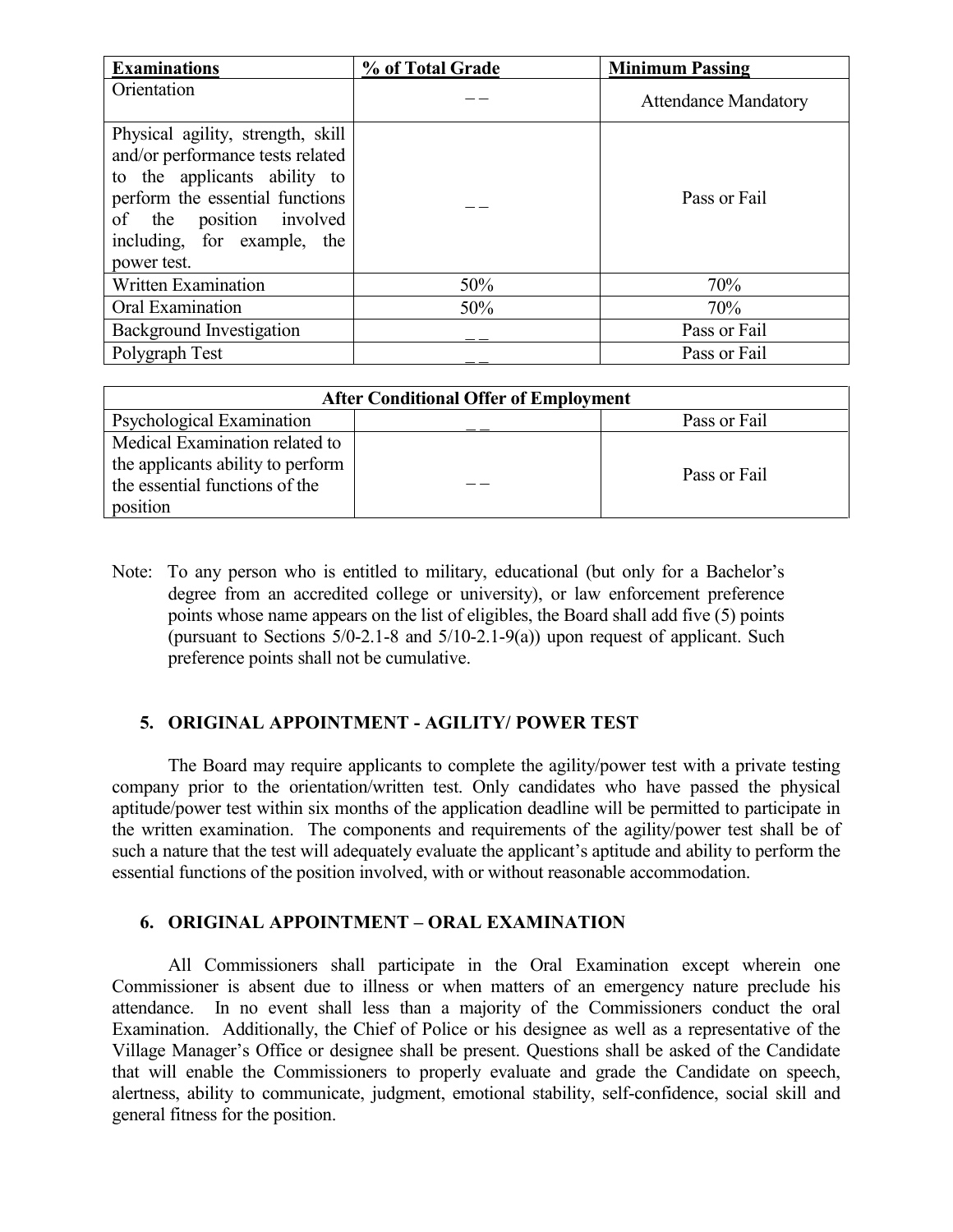On completion of each Oral Examination the Commissioners and staff liaisons will discuss the Candidate's abilities using the traits listed above. The applicant's final grade will be the average of the grades provided by the Board members present. Candidates who fail to successfully complete the Oral Examination will be notified and eliminated from all further consideration.

Notwithstanding anything to the contrary herein, the Board in its discretion may provide for the oral examination to be conducted by an outside testing agency or testing vendor.

The Board shall have discretion to determine the number of candidates invited to participate in the oral examination. Those passing the oral examination will be added to the Initial Eligibility List described in Section 8 below. At any subsequent point to the initial round of oral examinations and after the Final Eligibility List is posted, should the Board determine it is necessary to have additional candidates participate in oral examinations, the Board shall select additional candidates to participate in the oral examination from those who passed the written exam (as long as two years have not elapsed since the posting of the results for the written exam). In that event, candidates who successfully have passed the subsequent round of oral examinations will be merged with candidates on any existing Final Eligibility List, subject to the award of preference points and regardless of the time of examination.

## **7. ORIGINAL APPOINTMENT - WRITTEN EXAMINATIONS**

Information as to the type of written examination employed by the Board will be provided as part of the orientation program. All examination papers shall be and remain the property of the Board and the grading thereof by the Board shall be final and conclusive and not subject to review by any other board or tribunal of any kind or description. The Board will post written examination results. Candidates who fail to achieve a passing grade will be notified and eliminated from all further consideration for this testing process. Candidates who fail any testing process component are eligible to test in the future when another opportunity is offered by the Village. Candidates who successfully pass the written examination will be eligible to participate in future testing components held within two years of the posting of the written exam results. Under no circumstances, however, will successful written exam candidates be allowed to participate in future testing components after the passage of two years from the posting of the written exam results, although such candidates may participate in future exams announced by the Board.

### **8. INITIAL ELIGIBILITY LIST**

a) The Board will prepare an "Initial Eligibility List" of the Candidates successfully completing the required components of the examination process for police officer. Candidates shall be placed on the eligibility list in order of their relative excellence as determined by their written exam and oral interview test scores.

This List is subject to change with the addition of any claimed preference points as described in 65 ILCS 5/10-2.1-8 and 5/10-2.1-9(a), except that educational preference points will be awarded to only those applicants with a Bachelor's degree from an accredited college or university. Such preference points shall not be cumulative.

b) A dated copy of the Initial Eligibility List shall be posted on the Village website.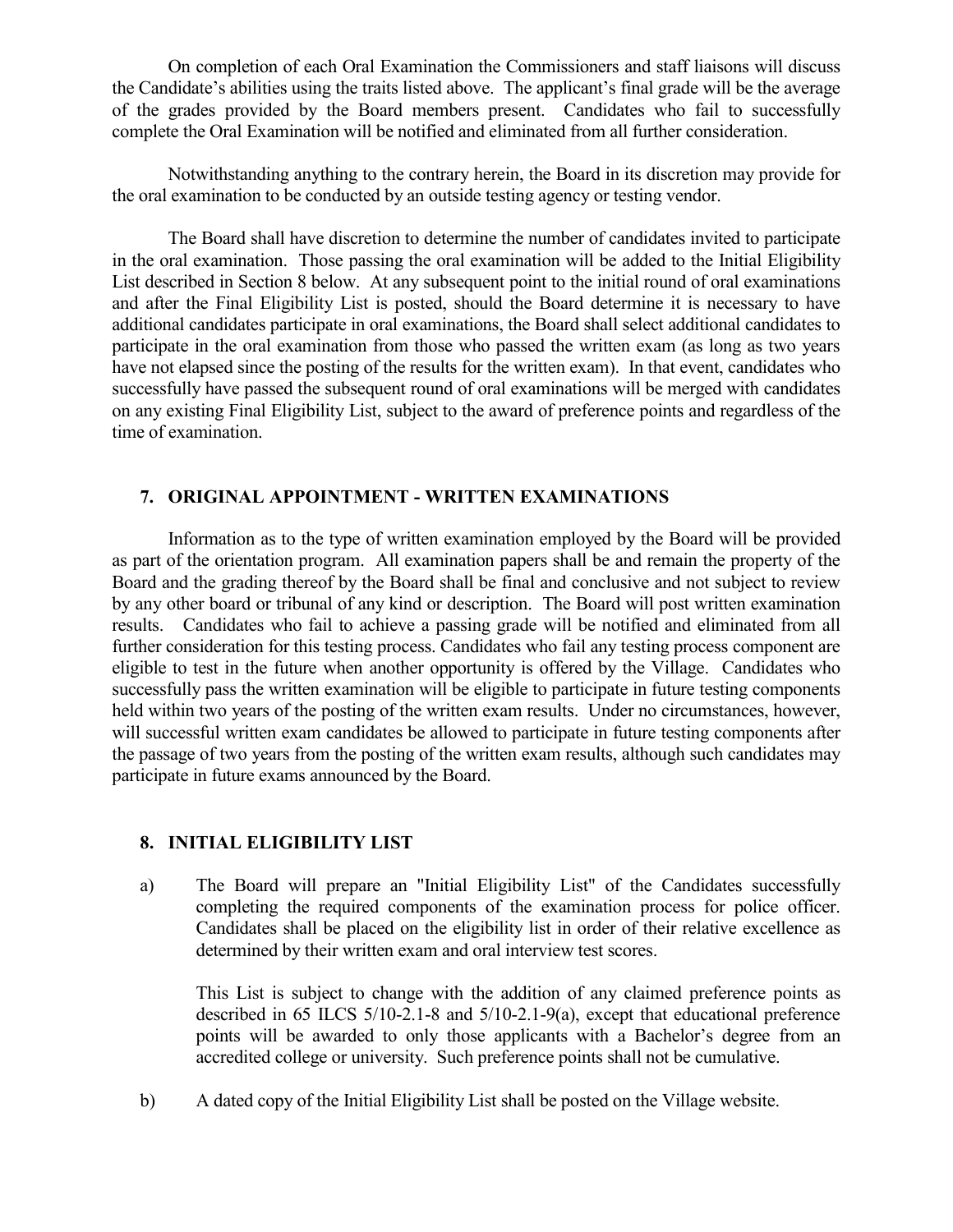c) Candidates who are eligible for veteran, educational (*i.e*., only those with a Bachelor's degree from an accredited college or university) or law enforcement certification preference points in 65 ILCS 5/10-2.1-8 and 5/10-2.1-9(a), shall make a claim in writing with proof thereof within ten (10) days after the date of the eligibility list posting, or such claim shall be deemed waived. After receipt of a valid claim of preference from an applicant, the secretary shall add the appropriate number of points to that applicant's examination score. After preference points have been added, the secretary shall re-rank the applicants on the Initial Eligibility List and establish a Final Eligibility List.

# **9. FINAL ELIGIBILITY LIST**

- a) The Board will prepare a "Final Eligibility List" which shall include claimed preference points. In the event of a tie score, the placement of the tied candidates' names on the eligibility list shall be determined by lot, in the presence of a quorum of the Board in whatever manner the Board deems appropriate.
- b) A dated copy of the Final Eligibility List shall be posted on the Village website and sent to each person appearing thereon. Applicants shall be removed from the Final Eligibility List after two years have elapsed from the date the List was posted.
- c) Additional candidates who have successfully passed the written examination but who were not selected to take an oral examination may be merged onto the Final Eligibility List pursuant to Sections 6 and 7 of this Chapter.
- d) Appointment from this Final Eligibility List is subject to satisfactorily passing an indepth psychological examination, a polygraph test, background investigation, and a thorough medical examination (which may include a test of the applicant's vision, hearing, for the presence of communicable diseases as well as a test to screen for the use of drugs and/or narcotics). A conditional offer of employment shall be extended to qualified applicants immediately preceding the psychological and/or medical examination of a candidate. Unless otherwise exempt pursuant to 65 ILCS 5/10-2.1-6, applicants must not have attained 36 years of age by the time of their appointment to the Police Department.

# **10. PROFESSIONAL EXAMINATIONS AND TESTS**

- a) After a conditional offer of employment has been made, each applicant for original appointment shall submit to a Psychological Examination by such licensed psychologist or psychiatrist as the Board may designate. Such examination shall be without expense to the applicant. Failure of the applicant to take or successfully complete such test shall eliminate him from further consideration.
- b) Any applicant for original appointment to the Police Department of the Village of Huntley, Illinois, may be required to submit to a Polygraph Device Deceptive Test, commonly known as a Lie Detector Test, at such time and place as the Board may designate. Such test shall be given without expense to the applicant. Failure of the applicant to take or successfully complete such test shall disqualify him to enter upon the duties of the office for which the application for examination was filed.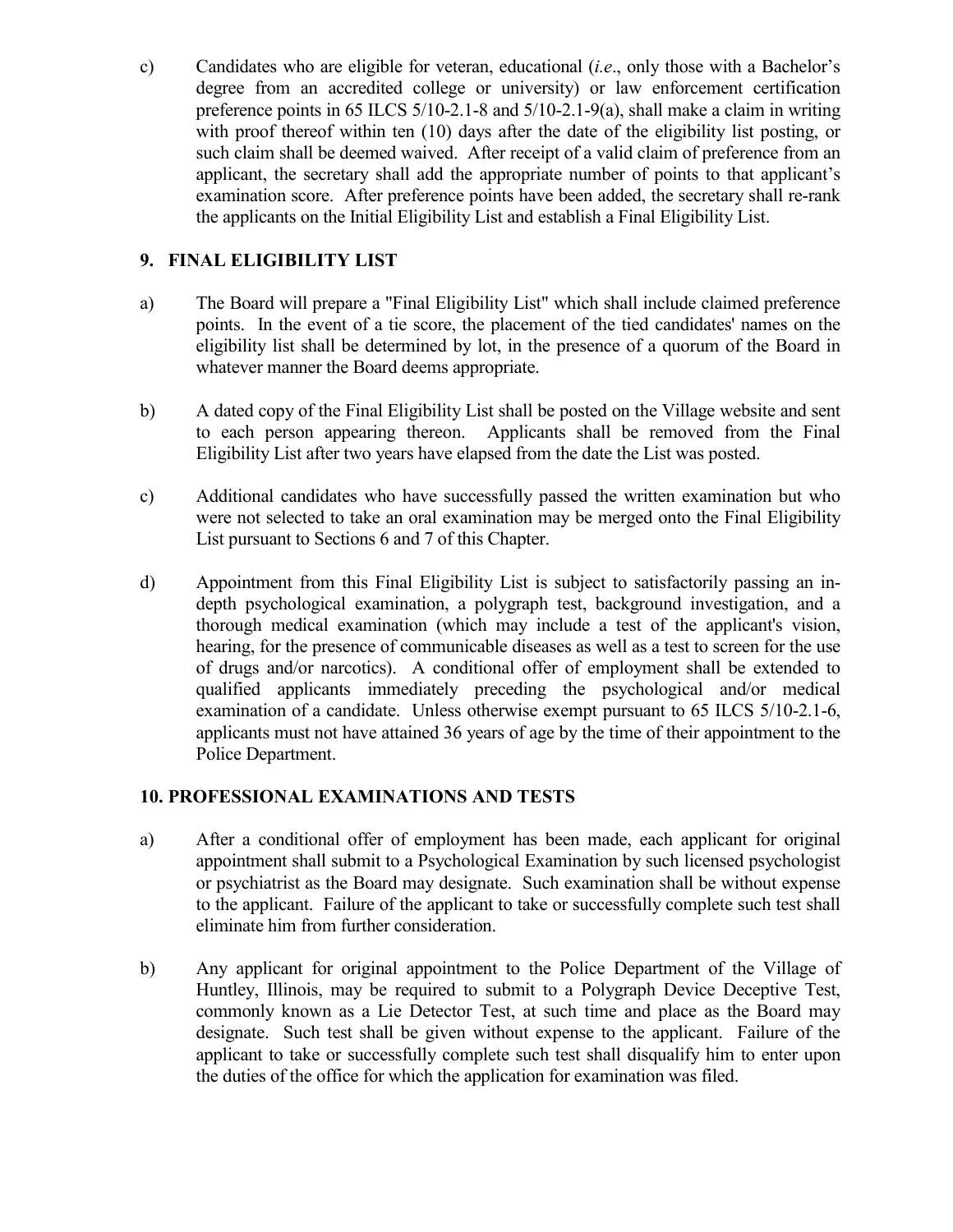c) Medical examinations, related to the applicant's ability to perform the essential functions of the position involved with or without reasonable accommodation, shall be performed by a licensed physician as designated by the Village of Huntley.

# **11. LATERAL ENTRY REGISTRY**

a) The Village of Huntley recognizes the need to expand the pool of eligible applicants for appointment as Police Officers to include trained individuals whose knowledge, skills, abilities, and level of experience meet specific and defined needs of the Police Department.

When the Police Chief identifies a need for lateral appointment due to special or unique circumstances that are not addressed by the rank order of applicants on the eligible register established by the Commission pursuant to Chapter III, Section 9 of these Rules, the Police Chief may request the Commission to solicit applications for lateral appointment to the position of Police Officer.

In such circumstances that the Police Chief has requested, and the Commission has determined, to solicit applications for lateral appointment, the provisions of this Section 11 shall apply and shall supersede the examination and appointment provisions in this Chapter.

It is intended that the call for, evaluation of, and ultimate appointment of a lateral applicant having particular knowledge, skills, abilities, and level of experience will be a more streamlined process that will enable the Police Department to address critical functional and staffing needs expeditiously.

- b) To be considered for the Lateral Entry Registry, applicants must meet the following minimum requirements in addition to all of the application requirements and prerequisites set forth in Chapter II of these rules.
	- 1. State of Illinois Law Enforcement Certification from the Illinois Law Enforcement Training and Standards Board as a law enforcement officer; and
	- 2. At least 2 years' experience as a full-time sworn, certified law enforcement officer within the 3 years preceding the date of application; and
	- 3. In good standing in the police department in which the person serves, or laid off due to budgetary restraints; and
	- 4. Possess substantially equivalent skills and abilities of a Village of Huntley Police Officer who has completed the probationary period, as determined by the Village.
	- c) Lateral entry applicants will be subject to the normal testing process for initial hires outlined in this Chapter III, except that lateral entry applicants will not be subject to a written and physical agility examination.
	- d) The Police Chief or the Chief's designee will review the applications to identify applicants having the requisite knowledge, skills, abilities, or level of experience needed to address special or unique circumstances within the Police Department. Those applicants will be required to appear for a pre-screening review prior to an oral examination. Oral examinations under this Section will be conducted by the Chief, a representative from the Village Manager's Office or designee, and/or any other Police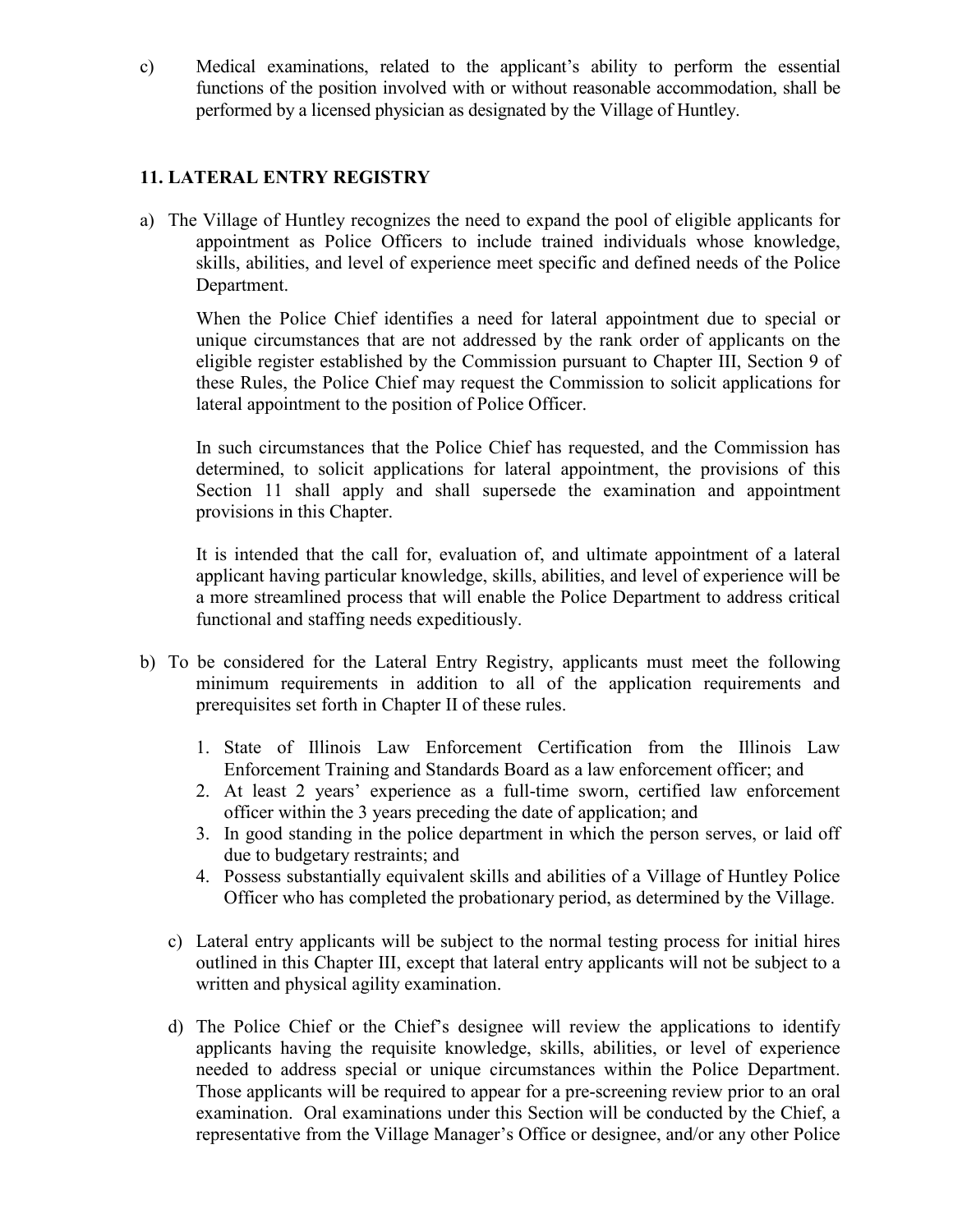Department personnel designated by the Chief. Commissioners may, but are not required, to attend oral examinations under this Section. The lateral entry applicant's final oral examination grade will be the average of the grades provided by those Village personnel present for the oral examination.

- e) Lateral hire applicants who have met all hiring prerequisites and successfully completed the pre-screening review and oral examination will be placed upon a "Final Eligibility Register for Lateral Entry" in order of their relative excellence, based upon their scores on the oral examination. Election of veteran and educational preference points will be processed according to Chapter III, Section 8(c) of these Rules. Selection from the Final Eligibility Register for Lateral Entry, including procedures following a conditional offer of employment, will follow the process outlined in Chapter III, Sections 9(d) and 10 of these rules.
- f) For purposes of appointment to a vacancy, the Board may, but is not required to, give preference to an individual on the Final Eligibility Register for Lateral Entry. The Board, in its discretion, may make an offer of employment to a candidate from either the Final Eligibility List or the Final Eligibility Register for Lateral Entry.
- g) An individual who has been on the Final Eligibility Register for Lateral Entry for more than 2 years and has not been appointed shall be removed from the list.

# **12. PROBATIONARY APPOINTMENT**

- a) All offers of employment shall be made from the Final Eligibility List. When a vacancy exists the Police Chief, with the concurrence of the Village Manager, shall select a candidate among the three (3) candidates then standing highest on the Final Eligibility List. Provided at the time of such appointment, the candidate must be physically and psychologically able to perform the essential functions of the position, with or without reasonable accommodation. Notwithstanding anything to the contrary contained within these rules and regulations, the Board may, at its discretion, choose to appoint an applicant who has been awarded a certificate attesting to his or her successful completion of the Minimum Standards Basic Law Enforcement Training Course, as provided in the Illinois Police Training Act, ahead of non-certified applicants.
- b) The probationary period for original appointees to the Police Department, any extension thereof, and discharge of such employee during the period of probation or extension thereof, as the case may be, shall be provided in the applicable collective bargaining agreement covering the patrol officers. A signed reimbursement contract shall be on file with the Village prior to or on the first date of employment.
- c) A candidate who fails to accept or request a waiver of an offer of appointment within ten days of receipt thereof shall be deemed to have declined such appointment and his/her name shall be stricken from the Final Eligibility List. A candidate may request to waive an offer of appointment and retain his/her position on the eligibility list, by submitting a written statement to the Board, setting forth the reasons for such request. It shall be the option of the Board to approve or reject such waiver. Provided, no candidate shall be permitted more than one waiver of appointment. If the Board approves the waiver request, the candidate shall retain his/her position on the Final Eligibility List. If the Board rejects the waiver request, it shall advise the candidate who shall have ten days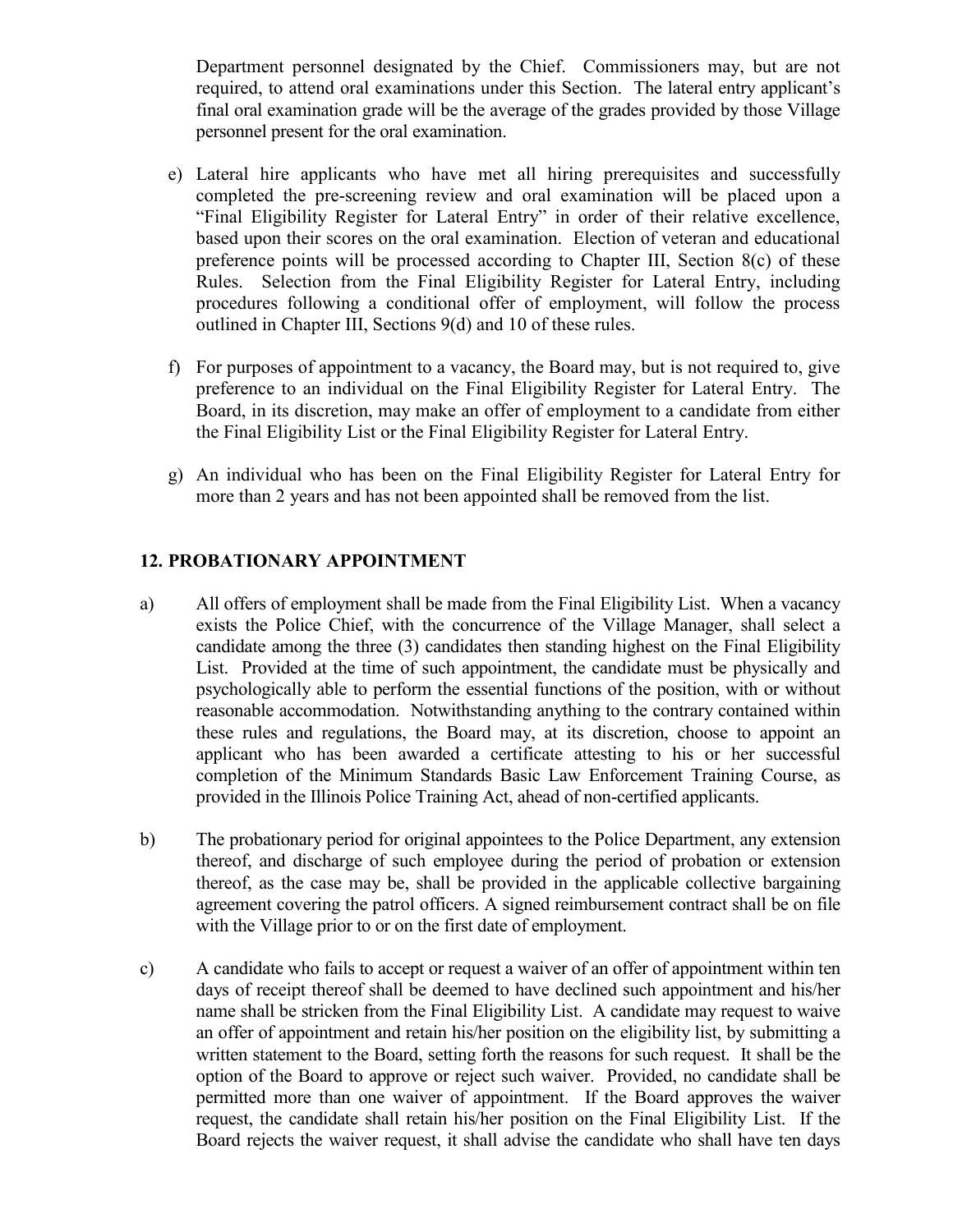from receipt of such notice to accept the offer of employment. A candidate who fails to accept the offer of employment within ten days of receipt of notice from the Board of its decision not to grant a waiver shall be deemed to have declined such appointment and his/her name shall be stricken from the Final Eligibility List.

d) A probationary officer may be discharged from employment with the Village by the Police Chief, subject to approval of the Village Manager, with or without cause, and without hearing, at any time during the probationary period. Such action shall be reported to the Board for informational purposes.

## **13. CERTIFICATION**

In addition to satisfactory performance, final certification of probationary officer in the position of police officer shall be subject to successful completion of the Basic Training Course and examination, as mandated by the State of Illinois, within the prescribed probationary period and as otherwise provided by law. Inability to successfully complete this course shall be grounds for dismissal.

# **§ 32.63 PROMOTIONAL EXAMINATIONS**

### **1. GENERAL**

The Board shall provide for promotion in the Police Department on the basis of ascertained merit and seniority in service and examination, and shall provide in all cases, where it is practicable, that vacancies shall be filled by promotion. All examinations for promotion shall be competitive among such members of the next lower rank as desire to submit themselves to examination. Probationary police officers shall be ineligible to test for promotion during their probationary period. All promotions shall be made from the three (3) individuals having the highest rating, and where there are less than three (3) names on the promotional eligibility list, as originally posted, or remaining thereon after appointments have been made there from, appointments to fill existing vacancies shall be made from those names or the name remaining on the promotional list.

The method of examination and the rules governing examinations for promotion are specified below. The Board shall strike off the names of candidates for promotional appointment after they have remained thereon for more than three (3) years, provided there is no vacancy existing which can be filled from the promotional list. For the purpose of determining that a vacancy exists, the Board must have received notice from the appropriate corporate authorities to fill an existing vacancy prior to the date the name(s) are to be stricken from a promotional eligibility list.

a) Examinations will be conducted in the following sequence. Failure to achieve the minimum passing grade in any examination disqualifies the applicant from any further participation. All grades are based on a maximum weighted grade of 100.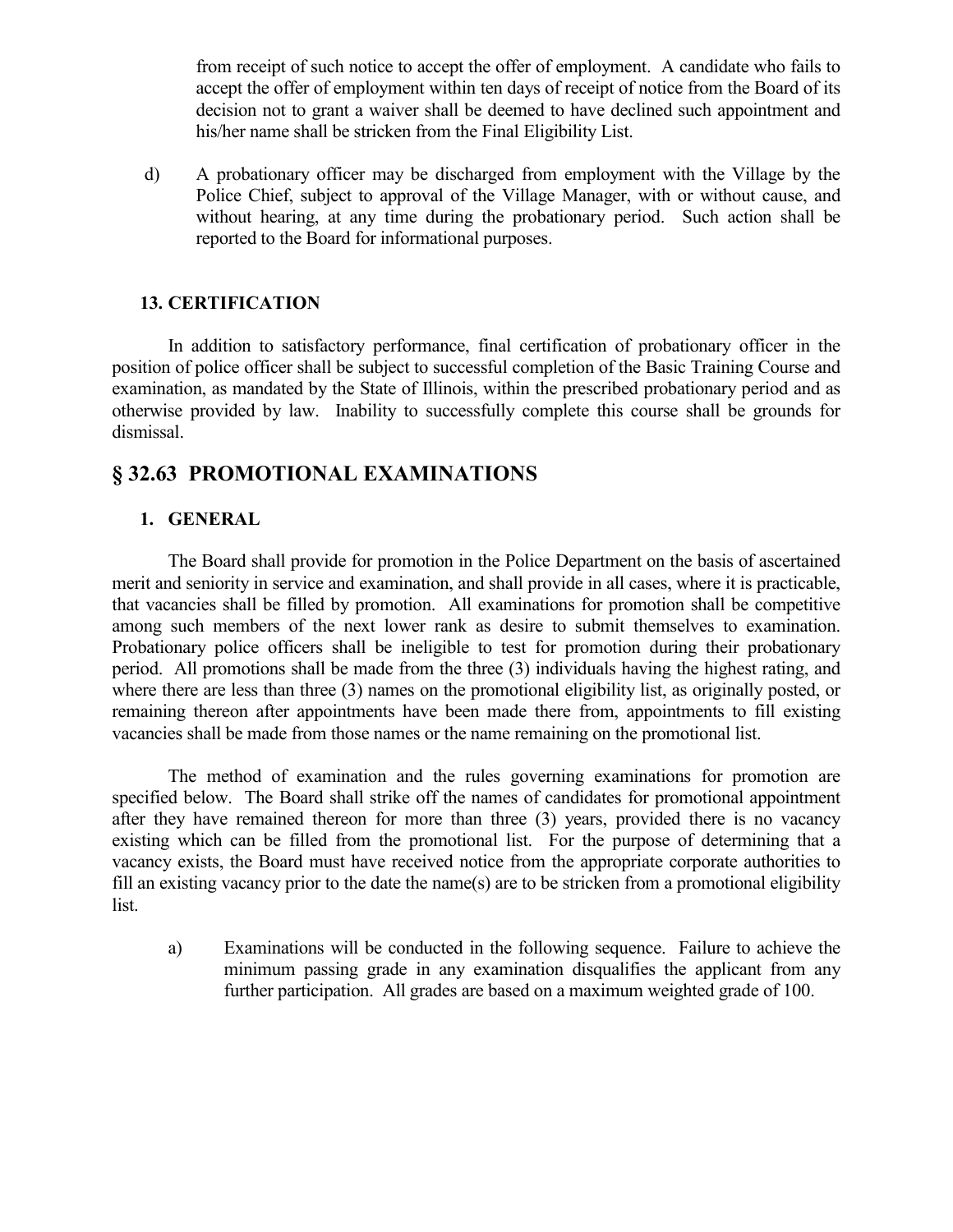| <b>Examination</b>                                                                                                                                                               | % of Total Grade | <b>Minimum Passing Grade</b> |
|----------------------------------------------------------------------------------------------------------------------------------------------------------------------------------|------------------|------------------------------|
| Departmental Merit<br>and                                                                                                                                                        |                  |                              |
| Efficiency, assigned by the                                                                                                                                                      | 15%              | N/A                          |
| Police Chief                                                                                                                                                                     |                  |                              |
| <b>Written Examination</b>                                                                                                                                                       | 30%              | 60%                          |
| <b>Assessment Center</b>                                                                                                                                                         | 30%              | N/A                          |
| Oral Interview                                                                                                                                                                   | 20%              | 60%                          |
| Seniority $(1/2 \text{ of a point per})$<br>year for each full year of<br>service as a police officer with<br>Police<br>the<br>Huntley<br>Department, not to exceed 5<br>points) | $5\%$            | N/A                          |

In the event an Assessment Center is not authorized in the Village of Huntley Annual Budget, the examinations will be weighted as follows:

Merit and Efficiency 20%; Written Examination 45%; Oral Interview 30%; Seniority 5%

- b) The Chief of Police or his designee as well as a representative of the Village Manager's Office or designee shall be present in the oral examination, but do not have grading authority.
- c) In the event no candidate from the immediate next lower rank qualifies for promotion, the Board in determining next in order of rank in promotional examinations herewith determines a policy of extending the examination successively through all the orders of rank in the services in an endeavor to qualify suitable eligible or eligibles for the vacancy or vacancies existing before extending the examination to the general public.
- d) Candidates, who are otherwise qualified and have timely requested credit for prior military service, shall be granted veteran's preference points as provided by state statute.

### **2. TOTAL SCORE**

A Candidate's total score shall consist of the combined scores of the merit/efficiency rating, written examination and oral examination plus seniority and veteran's preference points. Candidates shall take rank upon a promotional eligibility list in the order of their relative excellence as determined by their total score. In the event of a tie score, the placement of the tied candidates' names on the eligibility list shall be determined by lot, in the presence of a quorum of the Board, in whatever manner the Board deems appropriate.

### **3. PROMOTIONAL VACANCY**

Upon notice from the appropriate corporate authority that a promotional vacancy exists, the Board shall select the individual to be promoted in the manner specified in Section 1 of this Chapter IV.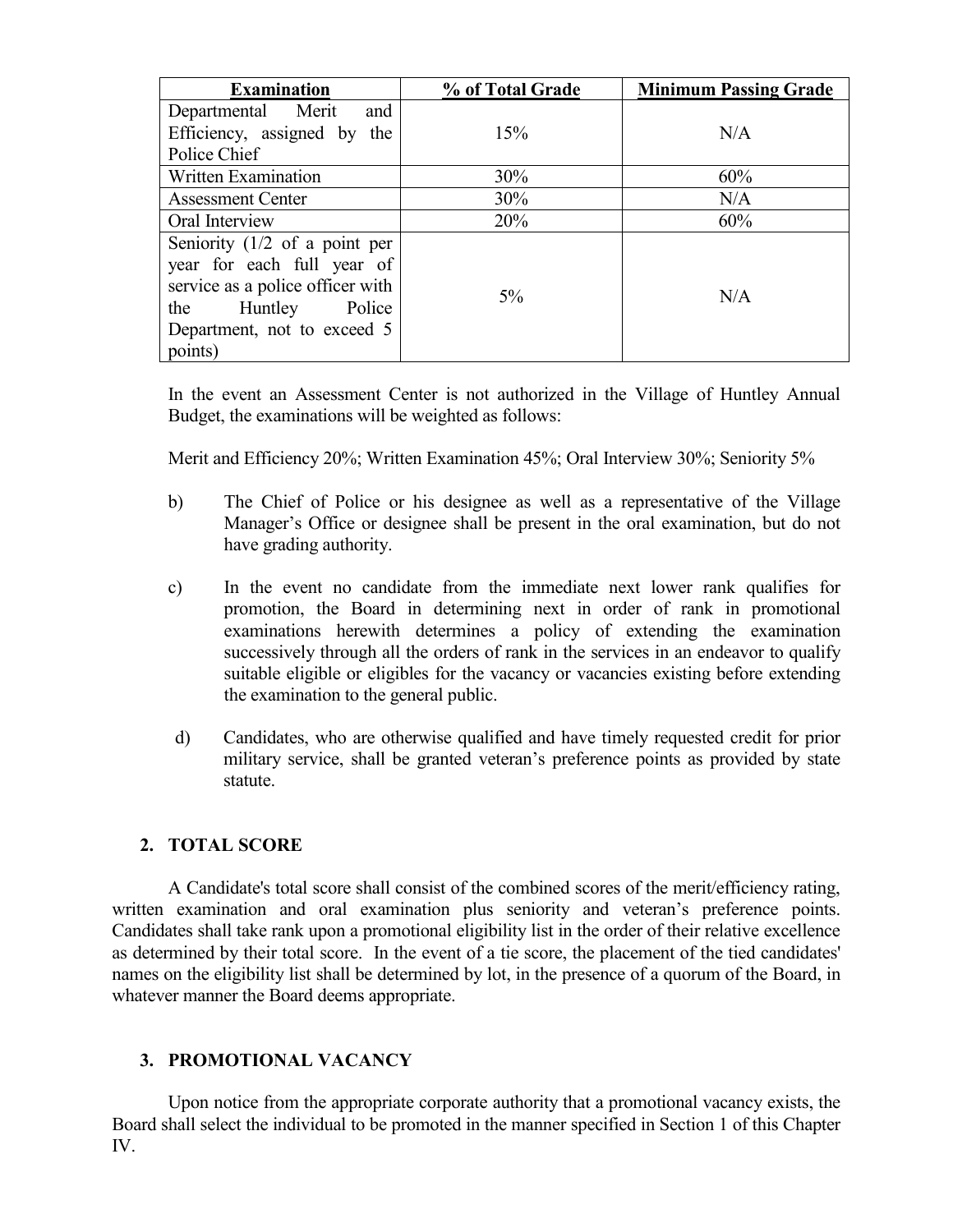# **§ 32.64 ORDER OF RANK, CLASSIFICATION AND OATH OF OFFICE**

# **1. RANK**

The order of rank in the Police Department shall be as provided by ordinance and municipal budget.

# **2. CLASSIFICATION**

The Board classifies such offices in the police department for the purpose of establishing and maintaining standards of examinations and promotions based upon job descriptions and departmental regulations.

# **3. OATH OF OFFICE**

Before entering duty, any person about to become a member of the Police Department, shall take the following oath, before any person authorized to administer oaths in the State of Illinois:

"I \_\_\_\_\_\_\_\_\_\_\_\_\_\_\_\_\_, having been appointed to the office of Police Officer of the Village of Huntley in the counties of McHenry and Kane, in the State of Illinois, do solemnly swear or affirm that I will support the Constitution of the United States, and the Constitution of the State of Illinois, and that I will faithfully discharge the duties of the office of  $\qquad \qquad \text{according to the best of my ability.}$ 

Signed

Subscribed and sworn to before me this \_\_\_\_ day of \_\_\_\_\_\_\_\_\_\_\_\_, 20\_\_. NOTARY PUBLIC.

He shall enter into such bond in such amount as prescribed by the Ordinance.

# **§ 32.65 HEARING OF CHARGES, REMOVALS, SUSPENSIONS AND DISCHARGES**

# **1. HEARING OF CHARGES**

- a) Hearings before the Board are not common law proceedings. The provisions of the "Code of Civil Procedure" do not apply to hearings before the Board.
- b) "Counsel" as used herein means: One who has been admitted to the bar as an attorneyat-law in this State.
- c) No rehearing, reconsideration, modification, vacation, or alteration of a decision of the Board shall be allowed.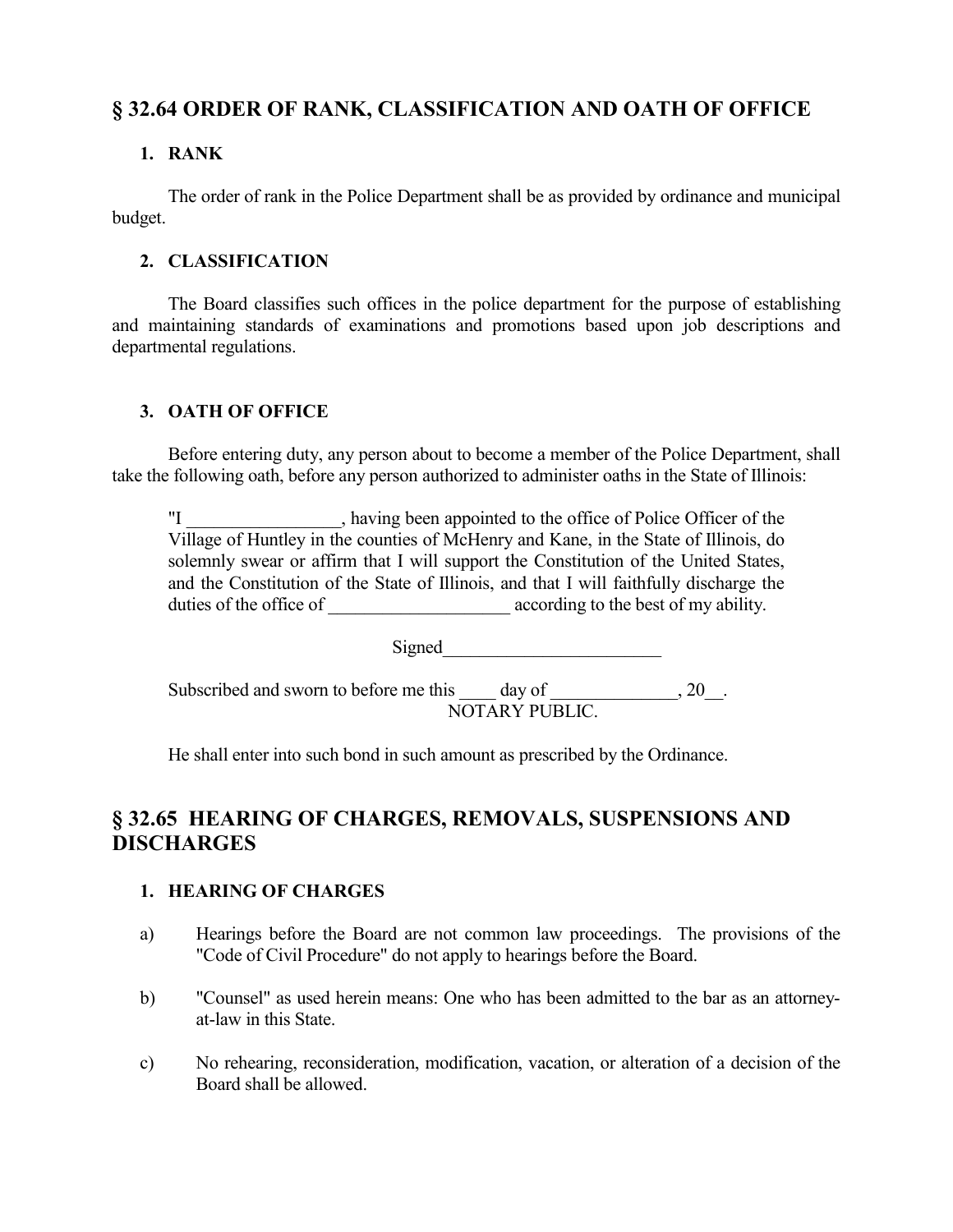- d) "Cause" is some substantial shortcoming which renders continuance in employment in some way detrimental to the discipline and efficiency of the public service and something which the law and sound public opinion recognize as cause for the officer no longer occupying his position. The right to determine what constitutes cause rests with the Board.
- e) The complainant or appellant initiating any proceedings which call for a hearing before the Board shall have the burden of proof to establish by a preponderance of the evidence that cause for discipline exists or that a suspension, previously imposed by Police Department supervisory staff, is unwarranted. Should the question of a crime be involved, the rule of "reasonable doubt" shall not control.
- f) The phrase "preponderance of evidence" is defined as the greater weight of the evidence, that is to say, it rests with that evidence which, when fairly considered produces the stronger impression, and has a greater weight, and is more convincing as to its truth when weighed against the evidence in opposition thereto.
- g) Probationary Police Officers may be summarily dismissed by the Police Chief, and are not entitled to the protection afforded to other full-time officers by statute or these rules.
- h) All hearings shall be public, in accordance with the Open Meetings Act, unless a closed session is ordered pursuant to an exception provided for by the Act.
- i) At the time and place of hearing, both parties may be represented by counsel, if they so desire.
- j) All proceedings before the Board during the conduct of the hearing shall be recorded by a court reporter to be employed by the Board.
- k) The records of all hearings will not be transcribed by the court reporter unless requested to do so by the Board or any party of interest.
- l) All witnesses shall be sworn prior to testifying and the matter will be decided by the Board solely on evidence presented at the hearings.
- m) The Board will first hear the witnesses either substantiating the charges which have been made against the respondent or in support of an appeal brought by a suspended police officer. Thereafter the other party may present and examine those witnesses whom he desires the Board to hear. All parties shall have the right to cross-examine witnesses presented by the opposite party. The Board in its discretion may allow rebuttal evidence and witnesses from either party.

# **2. HEARING PROCEDURE**

- a) **Complaints:** In all cases, written complaints shall be filed in quintuple, setting forth a plain and concise statement of the facts upon which the complaint is based.
- b) **Probable Cause:** The Board shall have the right to determine whether there is or is not probable cause for hearing a complaint and may conduct such informal hearings as may be necessary for such purpose.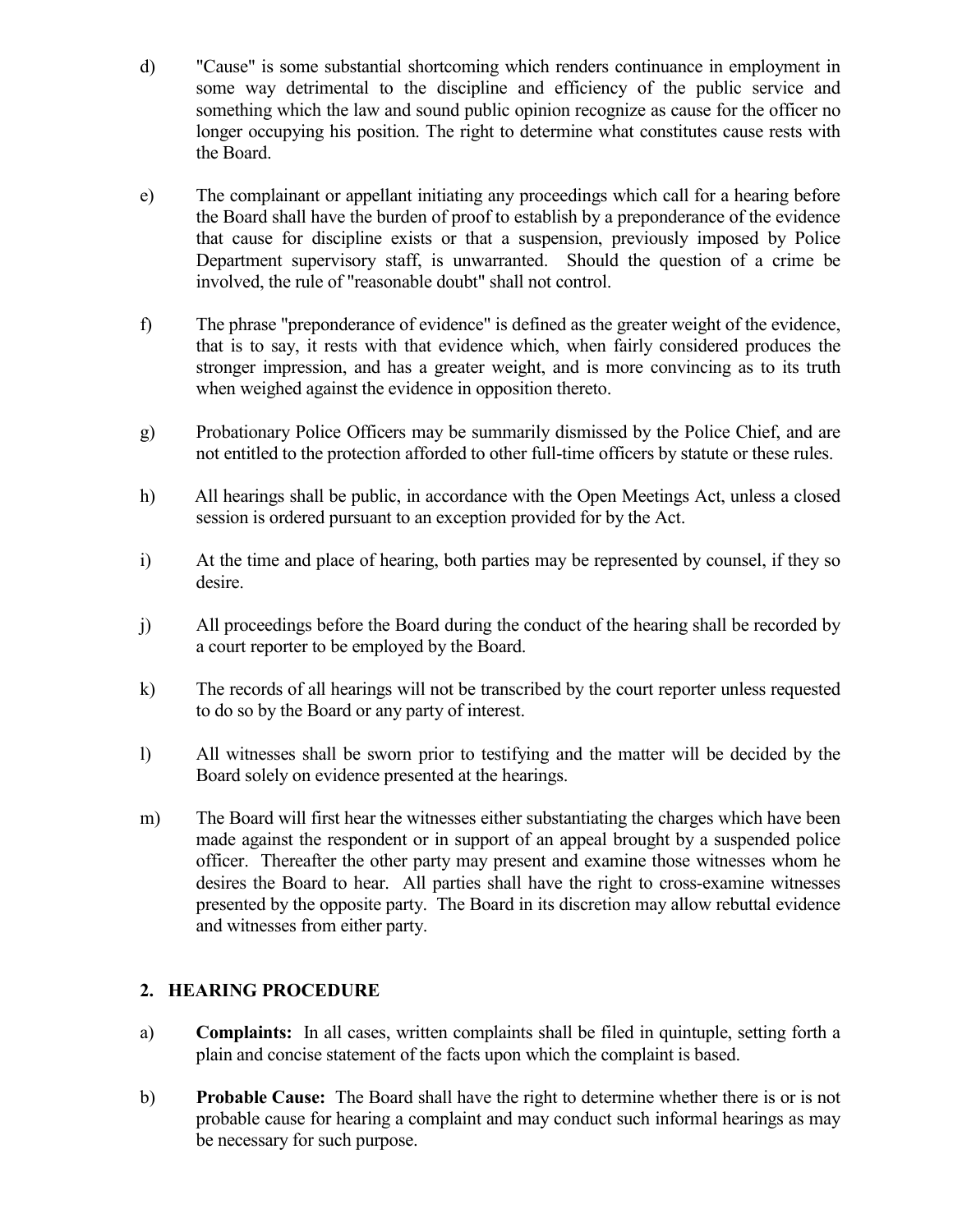- c) **Notification of Hearing:** Upon the filing of a complaint in quintuple with the Secretary of the Board (and subject to the Board's resolution of a party's request for a probable cause determination), the Secretary of the Board shall notify both the complainant and the respondent, either by registered or certified mail, return receipt requested, or personally, of the time and place of the hearing of the charges contained in the Complaint. The respondent shall also be served with a copy of the Complaint, and if an Order of Suspension Pending a Hearing is entered by the Board, the respondent, the complainant, the Chief of the Department, the treasurer, comptroller, manager, or other finance officer of the municipality shall be notified of the entry of such Order of Suspension Pending a Hearing, and be served either personally or by registered or certified mail, return receipt requested, with a copy of such Order.
- d) **Continuances:** The matter of granting or refusing to grant a continuance of a hearing is within the discretion of the Board.
- e) **Stipulations:** Parties may, on their own behalf, or by Counsel, stipulate and agree in writing, or on the record, as to evidenced guilt. The facts so stipulated shall be considered as evidence in the proceeding.

In the event a respondent has been suspended pending a hearing and desires a continuance, it shall also be stipulated and agreed that in the event said respondent is to be retained in his position as a result of a decision of the Board following a hearing of the cause, then no compensation shall be paid to said respondent during the period of said continuance.

f) **Sufficiency of Charges-Objections To:** Motions or objections to the sufficiency of written charges must be filed or made prior to or at the hearing before the Board.

# **3. SUBPOENAS**

- a) Any party to an administrative hearing may, at any time before the hearing, make application to the Board by filing with it a written request for subpoenas for any individual to appear for a hearing or have them produce books, papers, records, accounts and other documents as may be deemed by the Board to be relevant to the hearing. On the filing of such application, subpoenas will be issued for the named persons. Subpoenas will be signed and issued by the Chairman or his designee. Subpoenas may be served by any person 21 years of age or older designated by the party requesting the subpoenas. Application for subpoenas should contain the names and addresses of the individuals to be subpoenaed, and the identity of any documents which they are to produce. Subpoenas will not be issued for anyone residing outside of the State of Illinois.
- b) Any request for continuance by reason of inability to serve subpoenas shall be filed in the office of the Board at least three (3) days before the date set for such hearing, provided, however, that the Board in its discretion may waive this rule.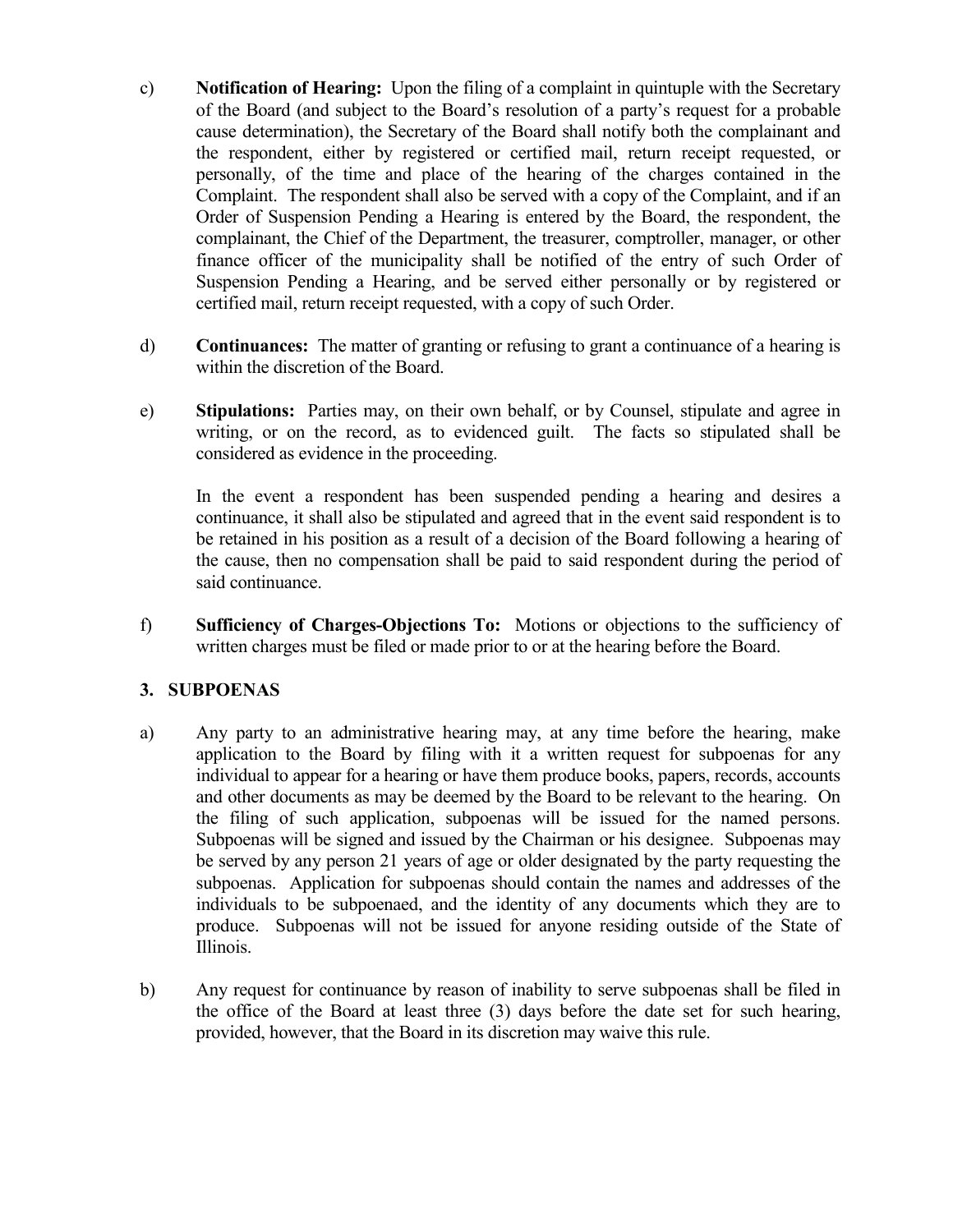#### **4. SERVICE**

All papers required by these Rules and Regulations to be served shall be delivered personally to the party designated or mailed, by United States mail in an envelope properly addressed with postage prepaid, to the designated party at his last known residence as reflected by the complaint filed with the Board, except as herein otherwise provided. Proof of service of any paper may be made by the certification of any person so mailing the paper or delivering the same to the designated party personally, or by filing a return receipt showing that a paper was mailed, by either registered or certified mail, return receipt requested, to a party's address where it was received by a named party.

#### **5. FILING**

All papers may be filed with the Board by mailing them or delivering them personally to the Secretary of the Board at the Village of Huntley, Illinois. Electronic filing via email or other means will be allowed at the discretion of the Board, as long as all documents and attachments are in Microsoft Word format (.doc or .docx) or in Portable Document Form (.pdf). For the purpose of these Rules and Regulations, the filing date of any paper shall be the date it was received in the Board's Office, in the event the paper is delivered personally or by messenger. In the event a paper is forwarded by mail, then the filing date shall be the date which is postmarked on the envelope of such paper. In the event a party is permitted to file a paper electronically, then the filing date shall be the date the paper is received in the Board recipient's email in-basket.

#### **6. FORMS OF PAPER**

- a) All papers filed in any proceeding shall be typewritten or printed and shall be on one side of the paper only.
- b) If typewritten, the lines shall be double spaced, except that long quotations may be single spaced and indented.
- c) All papers shall be not larger than 8 1/2" by 11" with inside margins of not less than one inch.
- d) The original of all papers filed shall be signed in ink by the party filing the paper or by an officer, agent, or attorney thereof (or with a typed signature if electronically filed), and copies thereof provided the opposing party or his counsel. If papers are filed by an attorney, his name and address shall appear thereon.

#### **7. COMPUTATION OF TIME**

The time within which any act under these Rules is to be done shall be computed by excluding the first day and including the last, unless the last day is Sunday or is a holiday as defined or fixed in any statute now or hereafter in force in the State, and then it shall also be excluded. If the day succeeding such Sunday or holiday is also a holiday or a Sunday, then such succeeding day shall also be excluded.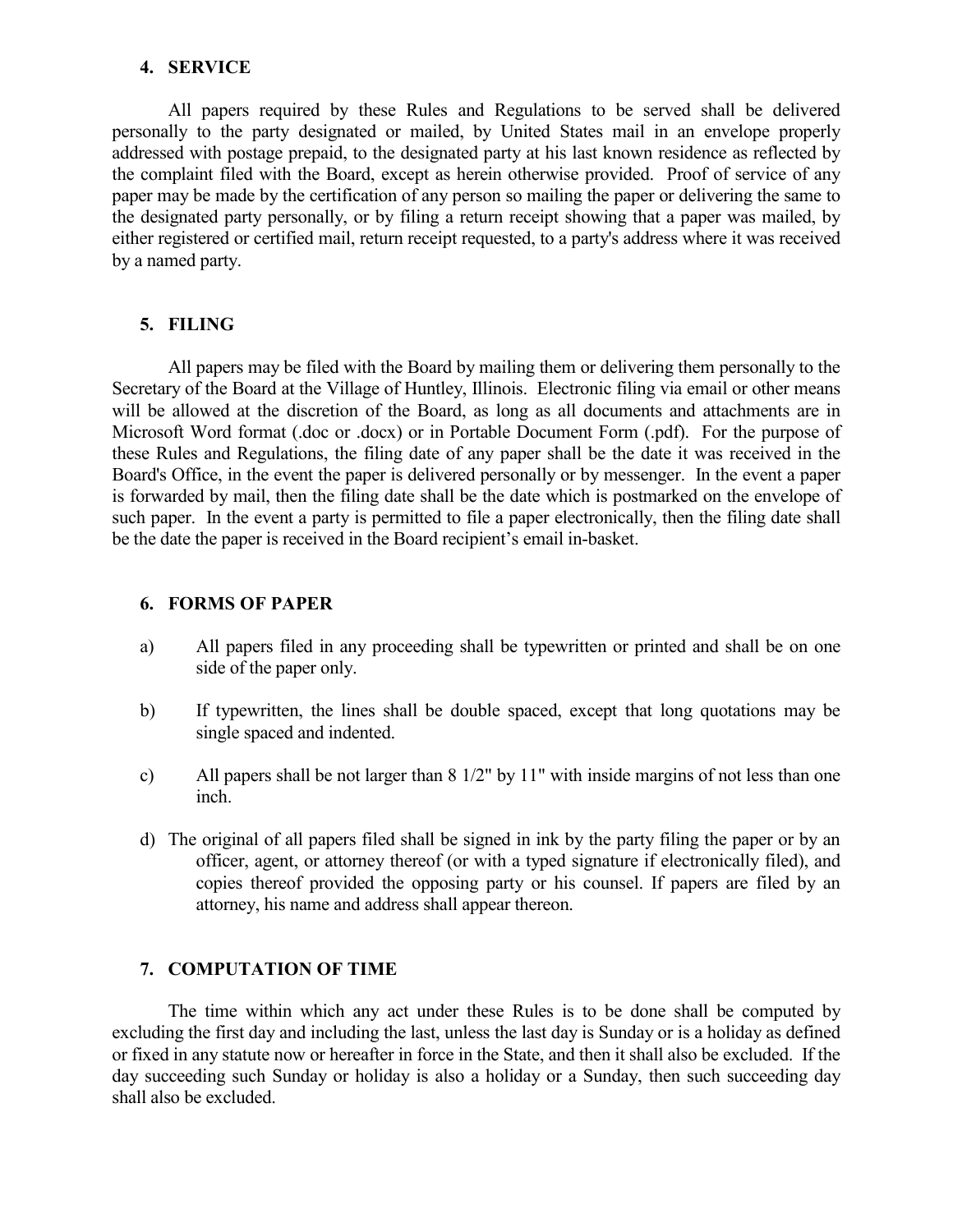#### **8. SUSPENSION**

- a) The Board may suspend any non-bargaining unit member of the Police Department against whom charges have been filed, pending a hearing of the charges by the Board, but not to exceed thirty (30) days, without pay, at any one time, subject to the stipulations for continuances described in Section 2(e) above.
- b) The Chief of the Police Department shall have the right to suspend any non-bargaining unit officer under his command for a period not to exceed five (5) days, providing no charges on the same offense have been filed and are pending before the Board, and he shall notify the Board in writing within 24 hours of the time of such suspension. Any non-bargaining unit police officer so suspended may appeal to the Board for a review of the suspension within five (5) days after receiving notice of such suspension by filing notice of such appeal in writing with the Secretary of the Board of Police Commissioners. A hearing shall be had upon such appeal, and due notice given to the Chief of the Department who suspended the employee and to the employee so suspended. The burden of establishing that a suspension is unwarranted shall be upon the individual bringing the appeal.
- c) Upon such appeal, the Board may sustain the action of the Chief of the Department, may reverse it with instructions that the employee so suspended receive his pay for the period involved, may suspend the employee for a period of not more than thirty (30) days, or discharge him, depending on the evidence presented.

## **9. DATE OF HEARING**

The time for the hearing of charges shall be set by the Board, within thirty (30) days of the time of the filing of such charges. Continuances may be granted from time to time upon motion of any party to the proceeding by order of the Board. This time limitation is not applicable to hearings conducted to review suspensions of five (5) days or less imposed by a Chief of a department on one of its members.

### **10. FINDINGS AND DECISION**

In case any member of the Police Department shall be found guilty of the charges filed against him after a hearing by the Board, he may be removed, discharged, or suspended for a period not exceeding thirty (30) days, without pay. Upon an appeal, the Board may sustain the action of the Chief, may reverse it, in whole or in part, or may suspend the employee for an additional period of not more than thirty (30) days or discharge him depending on the facts presented.

The Board shall, within a reasonable time after the hearing is completed, enter its findings on the records of the Board. The findings and decision of the Board, following a hearing of charges, shall be preserved by the Secretary, and notice of said finding and decision sent to the officer involved and the department head for enforcement. If the finding or decision is that an officer or employee is guilty of charges investigated, and a suspension, removal or discharge is ordered, such order of suspension, removal or discharge shall become effective forthwith and comply with 65 ILCS 5/10-2.1-17.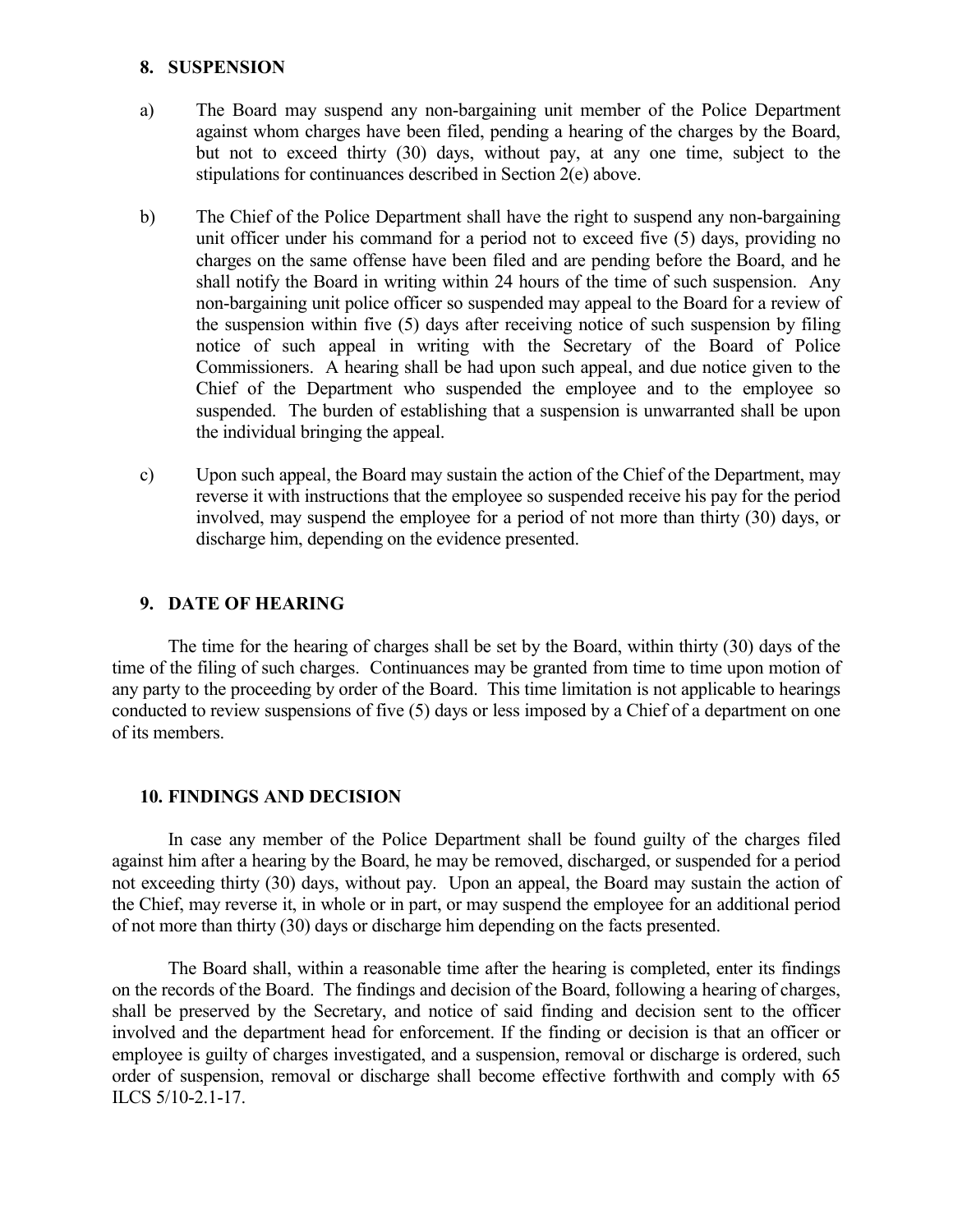#### **11. RULES - CONFLICT**

The personnel of the Police Department shall be governed by the Rules as adopted by the Board and the Regulations of the Police Department as adopted by ordinance. In case of conflict, the Rules of the Board shall govern.

#### **12. VIOLATION OF RULES**

All members of the Police Department shall be subject to the regulations of such Department, and the Rules of the Board, and a violation of such rules or regulations may be cause for filing of charges before the Board, a subsequent hearing and action by the Board on such charges.

#### **13. VIOLATION OF LAW**

Any violation of the laws of the municipality or state or federal law, by any member of the Police Department of such municipality may be cause for the filing of charges against said officer, except as herein otherwise provided.

## **§ 32.66 GENERAL**

- **1.** The Board shall have such other Powers and duties as are given it by the Statutes of the State of Illinois or by ordinance.
- **2.** Any Chapters, Sections and/or Subsections of the foregoing Rules for the operation of the Board that are in conflict with 65 ILCS 5/10-2.1-1 *et seq*., shall supersede 65 ILCS 5/10-2.1- 1 *et seq*. based on the Village and the Board's exercise of their home rule authority. In the event a court of law finds that any Chapters, Sections and/or Subsections of the foregoing Rules are invalid, illegal or unenforceable, such a finding shall not invalidate any other Chapters, Sections and/or Subsections of said Rules.

#### **3. LEAVE OF ABSENCE**

After an Officer has availed herself or himself of any applicable provision in the police collective bargaining agreement, Leaves of Absence shall be granted by reason of military service or duty-related disability as specified in Illinois Compiled Statutes, Chapter 65, Section 5/10-2.1-23. If a Leave of Absence is granted by the Board during a probationary period, such probationary period shall be tolled until the probationary employee returns from his leave of absence.

#### **4. POLITICAL CONTRIBUTIONS**

No person in the Police Department of the Village of Huntley, Illinois, shall be under any obligation to contribute any funds to render any political service, and no such person shall do so or be removed or otherwise prejudiced for refusing to do so. No person in the Police Department of the Village of Huntley, Illinois, shall discharge or promote or reduce, or in any manner change the